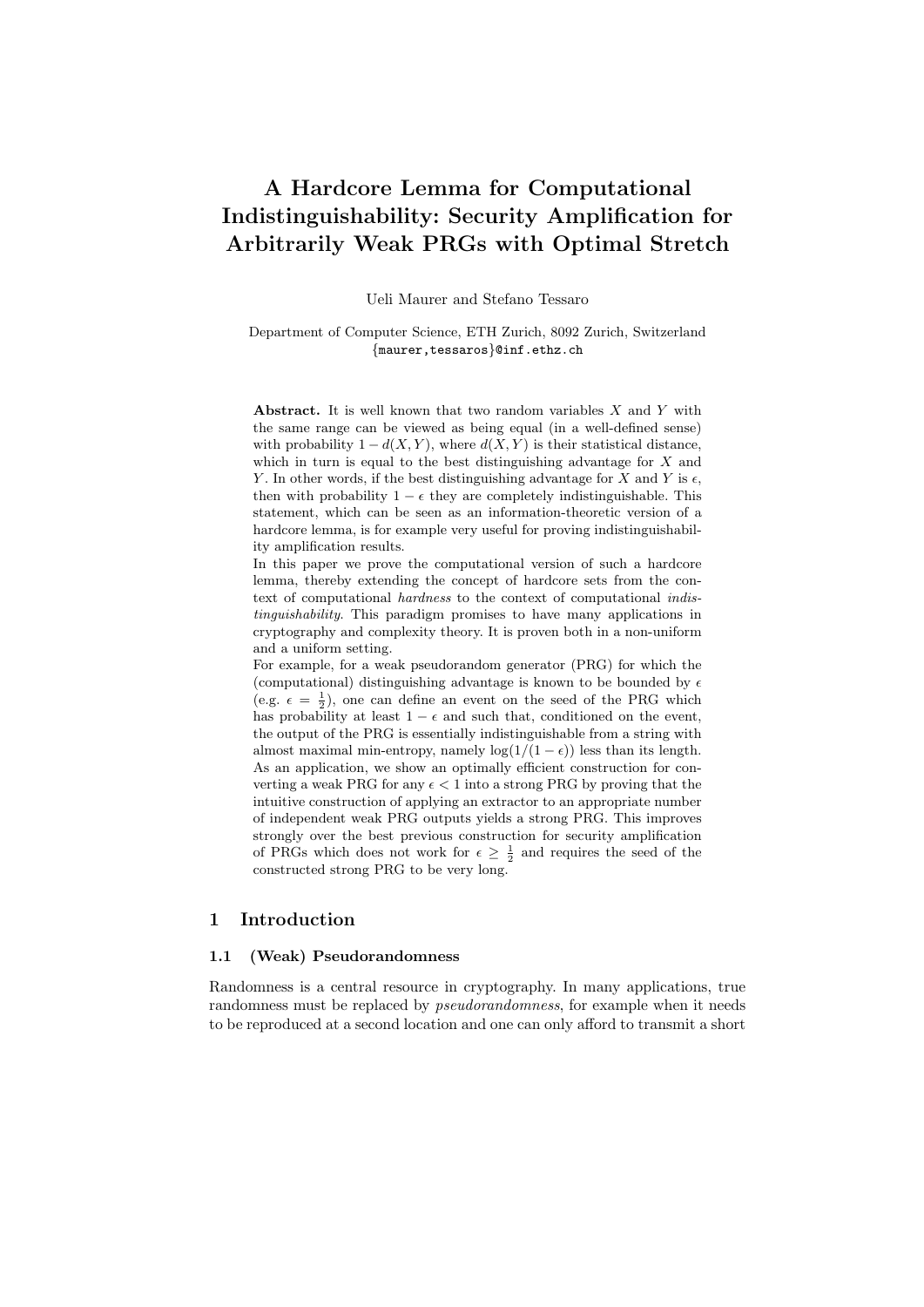value to be used as the seed of a so-called pseudorandom generator (PRG). An example are cryptographic applications where a key agreement protocol yields only a short key. More generally, PRGs are a central building block in cryptographic protocols and are used in different applications where a random functionality (e.g. a uniform random function) must be realized from a short secret key.

The concept of a PRG was first proposed by Blum and Micali [2], initiating a large body of literature dealing with various aspects of pseudorandomness: More formally, a random variable  $X$  is said to be pseudorandom if it is *computationally* indistinguishable from a uniformly distributed random variable  $U$  with the same range, i.e., no computationally bounded (i.e., polynomial time) distinguisher can tell  $X$  and  $U$  apart with better than negligible advantage. In particular, a PRG  $G: \{0,1\}^k \to \{0,1\}^{\ell}$  (for  $\ell > k$ ) extends a uniform random string  $U_k$  of length k into a pseudorandom string  $G(U_k)$  of length  $\ell$ .

Computational infeasibility is at the core of cryptographic security. In contrast to cryptographic primitives (like a one-way function  $f$ ) assuring that a certain value (e.g. the input of  $f$ ) cannot efficiently be computed, the notion of computational indistinguishability is substantially more involved. It is hence not a surprise that all constructions (cf. e.g. [6, 5, 9]) of a PRG from an arbitrary<sup>1</sup> one-way function f are too inefficient (in terms of the number of calls to f) to be of any practical use.

Therefore, it appears much more difficult to propose a cryptographic function that can be believed to be a PRG than one that can be believed to be a one-way function. As a consequence, a prudent approach in cryptography is to make weaker assumptions about a concrete proposal for a PRG G. One possible way<sup>2</sup> to achieve this is by considering a so-called  $\epsilon$ -pseudorandom generator  $(\epsilon$ -PRG), where the best distinguishing advantage of an efficient distinguisher is not necessarily negligible, but instead bounded by some noticeable quantity  $\epsilon$ , such as a constant (e.g.  $\epsilon = 0.75$ ), or even a function in the security parameter k mildly converging to 1 (e.g.  $1 - \frac{1}{p(k)}$  for some polynomial  $p$ ).<sup>3</sup>

# 1.2 Security Amplification of PRGs

SECURITY AMPLIFICATION. In order to deploy some  $\epsilon$ -PRG within a particular cryptographic application, we need to find an efficient construction transforming it into a fully secure PRG. This is an instance of the general problem of security amplification, which was first considered by Yao [17] in the context of one-way

<sup>&</sup>lt;sup>1</sup> i.e. without any particular assumption on the combinatorial structure of the function

<sup>2</sup> An alternative approach to modeling a weak PRG is to assume its output to be computationally indistinguishable from a random variable with only moderate minentropy. However, this approach does not capture certain failure types, such as a function G that with some substantial probability may output a constant value. In contrast, the notion of an  $\epsilon$ -PRG captures this case. One of the contributions of this paper is to show a tight relation between these two approaches.

<sup>&</sup>lt;sup>3</sup> An  $\epsilon$ -PRG  $G: \{0,1\}^k \to \{0,1\}^{\ell}$  is only interesting in the case  $\ell > k + \log\left(\frac{1}{1-\epsilon}\right)$ , as otherwise an unconditionally secure  $\epsilon$ -PRG is given by the mapping  $x \mapsto x||0^{\log(\frac{1}{1-\epsilon})}$ .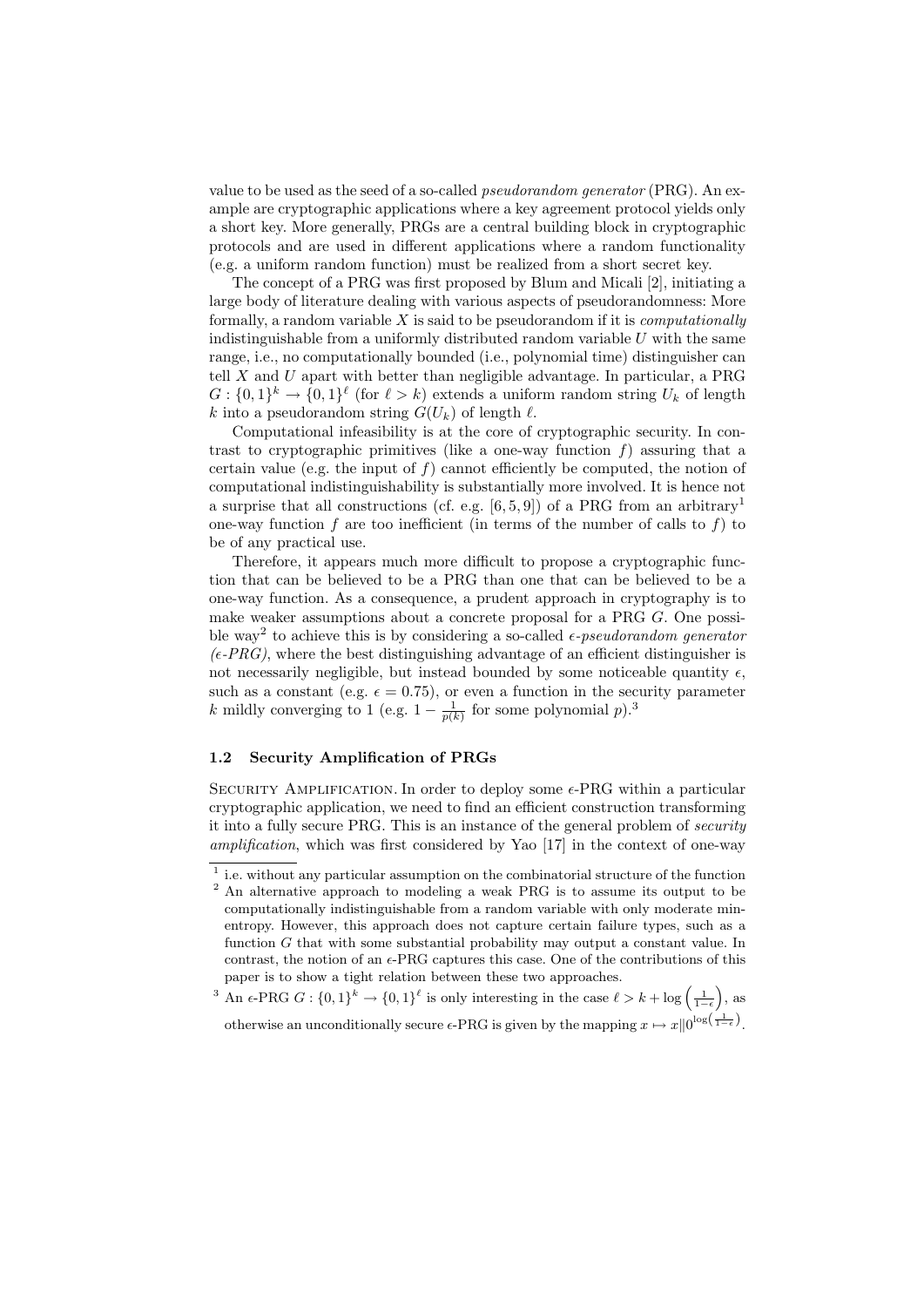functions, and has subsequently been followed by a prolific line of research considering a wide range of other cryptographic primitives.

PREVIOUS WORK. The *only* known security amplification result for PRGs considers the construction  $SUM^G: \{0,1\}^{mk} \to \ell$  (for any  $m > 1$ ) which outputs

$$
\mathsf{SUM}^G(x) := G(x_1) \oplus \cdots \oplus G(x_m).
$$

for all inputs  $x = x_1 || \dots || x_m \in \{0, 1\}^{km}$  (with  $x_1, \dots, x_m \in \{0, 1\}^k$ ). As pointed out in [14], Yao's XOR-lemma [17, 4] yields a direct proof of security amplification for the construction SUM, and an improved bound can be obtained using the tools from [14]. (An independent proof with a weaker bound was also given in [3].) Namely, one can show that if G is an  $\epsilon$ -PRG, then SUM<sup>G</sup> is a  $(2^{m-1} \epsilon^{m} + \nu)$ -PRG, where  $\nu$  is a negligible function. Also, the result extends to the case where  $\oplus$  is replaced by any quasi-group operation  $\star$ .

However, this construction has two major disadvantages: First, security amplification is inherently limited to the case  $\epsilon < \frac{1}{2}$ . For instance, the security of a PRG with a very large stretch and with one constant output bit is not amplified by the SUM construction, even if all other output bits are pseudorandom. Second, the construction is expanding only when  $\ell > k \cdot m$ . Note that this issue cannot be overcome by first extending the output size of the weak PRG, due to the high security loss in the extension which would yield an  $\epsilon'$ -PRG with  $\epsilon'$  close to one.

OUR CONSTRUCTION. In this paper, we provide the first solution which amplifies the security of an  $\epsilon$ -PRG  $G: \{0,1\}^k \to \{0,1\}^{\ell}$  for any  $\epsilon < 1$ . Our construction, called *concatenate and extract* (CaE), takes input  $x = x_1 || \dots ||x_m || r$ , where  $x_1, \ldots, x_m \in \{0,1\}^k$  and  $r \in \{0,1\}^d$ , and outputs

$$
\mathsf{CaE}^G(x) := \mathsf{Ext}(G(x_1) \parallel \ldots \parallel G(x_m), r) \parallel r,
$$

where  $\textsf{Ext}: \{0, 1\}^{m\ell} \times \{0, 1\}^d \to \{0, 1\}^n$  is a sufficiently good strong randomness extractor. In particular, a good instantiation (for instance using two-universal hash functions or even appropriate deterministic extractors) allows to achieve  $n \approx (1 - \epsilon)m \cdot \left[\ell - \log\left(\frac{1}{1-\epsilon}\right)\right],$  and we show the resulting output length  $n + d$ to be optimal with respect to constructions combining m outputs of an  $\epsilon$ -PRG.

We provide security proofs both in the non-uniform and in the uniform models, which follow as an application of a new characterization of computational indistinguishability that we present in this paper, and which we outline in the next section.

Finally, we point out that the idea of concatenating strings with weaker pseudorandomness guarantees and then extracting the resulting computational entropy was previously used (most notably in constructions of PRGs from one-way functions [6, 9, 5]): However, all these previous results only consider individual independent bits which are hard to compute (given some other part of the concatenation), whereas our result is the first to deal with the more general case of weakly pseudorandom strings.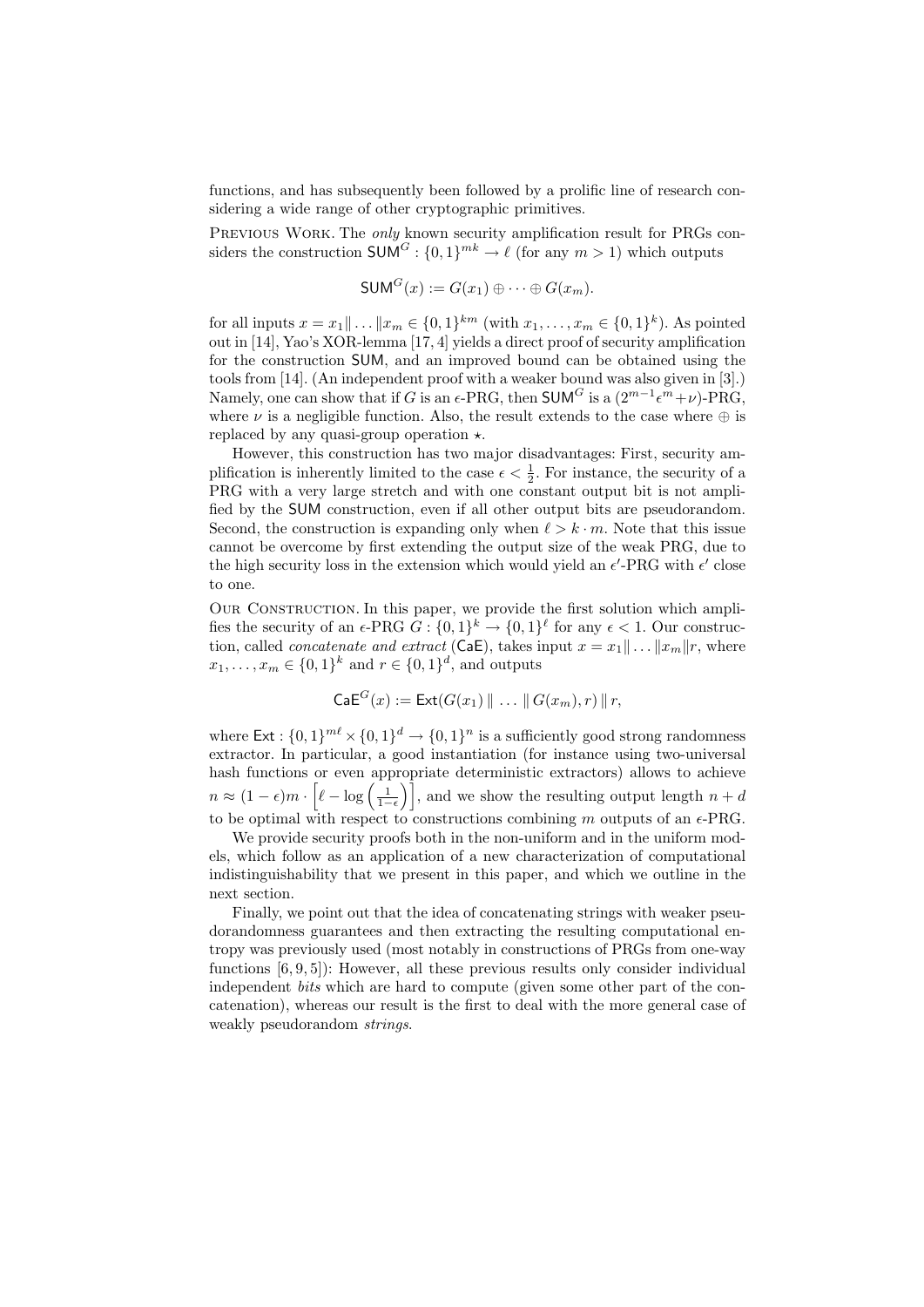#### 1.3 A Tight Characterization of Computational Indistinguishability

Let X and Y be random variables with the same range  $\mathcal{U}$ . Assume that we can show that there exist events  $A$  and  $B$  defined on the choices of  $X$  and  $Y$ by some conditional probability distributions  $P_{\mathcal{A}|X}$  and  $P_{\mathcal{B}|Y}$  such that  $P[\mathcal{A}] \ge$  $1 - \epsilon$ , P[ $\mathcal{B}$ ]  $\geq 1 - \epsilon$ , and X and Y are identically distributed when conditioned on A and B, respectively. Then this implies that the advantage  $\Delta^D(X, Y) :=$  $|P[D(X) = 1] - P[D(Y) = 1]|$  is upper bounded by  $\epsilon$  for every distinguisher D. However, is the converse also true? Namely, if the best distinguishing advantage is upper bounded by  $\epsilon$ , do such two events always exist?

An affirmative answer is known to exist if we maximize over all distinguishers: In this case, the best advantage is the statistical distance

$$
d(X,Y):=\frac{1}{2}\sum_{u\in\mathcal{U}}\left|\mathsf{P}_X(u)-\mathsf{P}_Y(u)\right|,
$$

and it is *always* possible to define two such events  $A$  and  $B$  by the joint prob- $\sum_{u\in\mathcal{U}}\min\{P_X(u),P_Y(u)\}\,$ , it is easy to see that  $P[\mathcal{A}]=P[\mathcal{B}]=\sum_u P_{\mathcal{A}X}(u)=$ abilities  $P_{AX}(u) = P_{AY}(u) = \min\{P_X(u), P_Y(u)\}\$ . Because  $d(X, Y) = 1$  $\overline{1-d(X,Y)}$ . This can be interpreted as saying the the random variables X and Y are equal with probability  $1 - \epsilon$ . A generalization of this property to discrete systems was considered by Maurer, Pietrzak, and Renner [13].

However, the quantity of interest in the cryptographic setting (as for example in the definition of a PRG) is the best distinguishing advantage of a computationally bounded (i.e. polynomial-time) distinguisher, which in general is substantially smaller than the statistical distance  $d(X, Y)$ , and hence the above property is of no help in the context of computational indistinguishability.

The main technical and conceptual contribution of this paper is a computational version of the above characterization, which we prove both in the uniform and the non-uniform settings. Roughly speaking, we show that if the advantage of every computationally bounded distinguisher is bounded by  $\epsilon$  (and the statistical distance may be considerably higher), there exist events  $A$  and  $B$  occurring each with probability  $1-\epsilon$  such that X and Y are *computationally indistinguish*able when conditioned on  $\mathcal A$  and  $\mathcal B$ . This can be seen as a hardcore lemma for the setting of computational indistinguishability, and hence solves, for the case of random variables, an open question stated by Myers [15].

The security of the aforementioned concatenate-and-extract approach follows then from the simple observation, due to our characterization, that the output of an  $\epsilon$ -PRG can be shown to have high computational min-entropy with probability  $1 - \epsilon$ , and hence the concatenation of sufficiently many such outputs always contains enough randomness to be extracted.

### 1.4 Outline of this Paper

The main part of this paper is Section 3, which is devoted to discussing the characterizations of computational indistinguishability in terms of events in both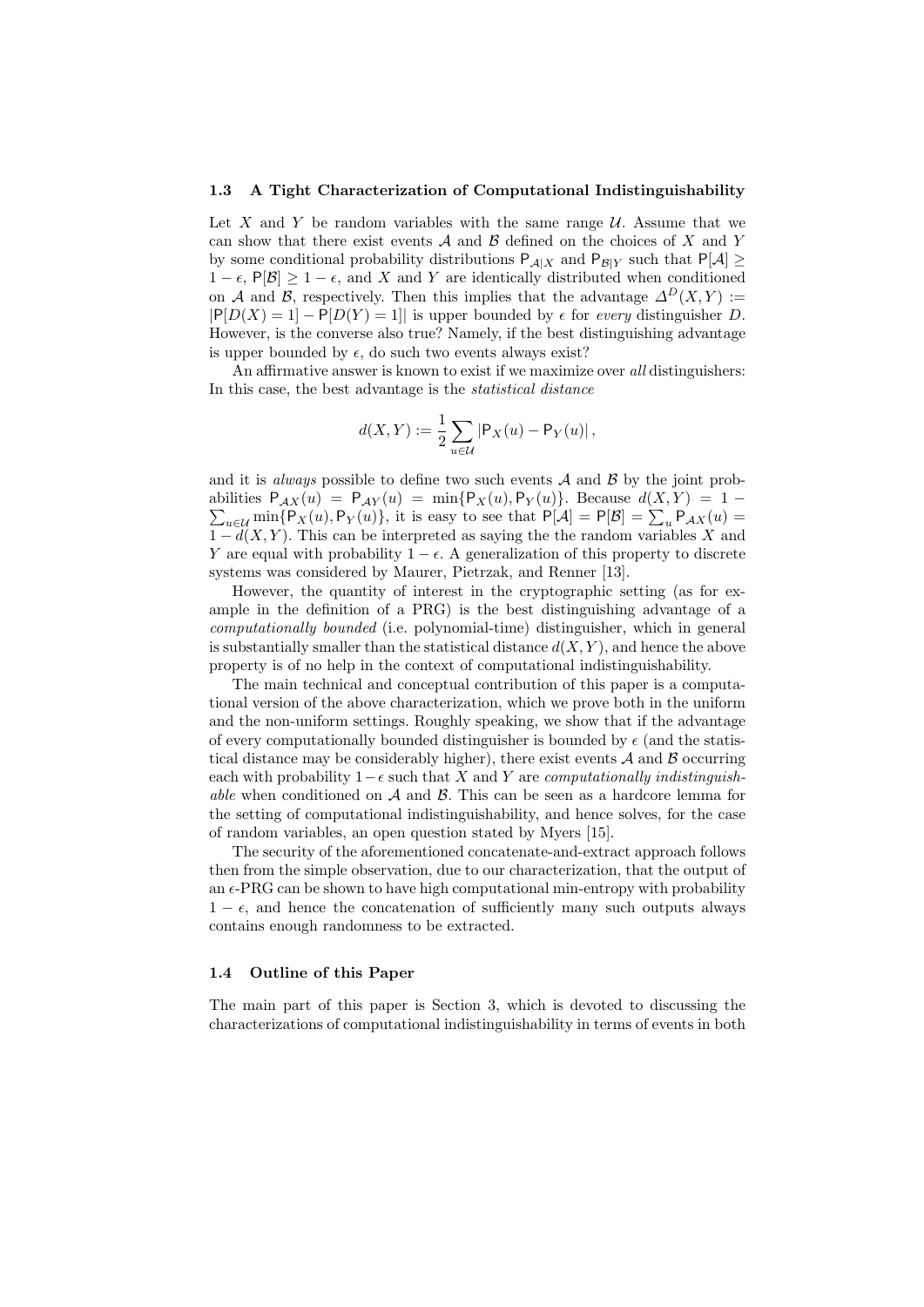the uniform and the non-uniform computational models. Furthermore, Section 4 is devoted to proving the soundness of the concatenate-and-extract approach for security amplification of PRGs. All tools employed throughout this paper are introduced in Section 2, where in particular we discuss the hardcore lemma in the uniform and non-uniform computational models, which is a central component of our main proofs.

# 2 Preliminaries

### 2.1 Notational Preliminaries and Computational Model

NOTATION. Recall that a function is *negligible* if it vanishes faster than the inverse of any polynomial. We use both notations poly and negl as placeholders for some polynomial and negligible function, respectively. In particular, a function  $\gamma = \frac{1}{\text{poly}}$  is called *noticeable*.

Throughout this paper, we use calligraphic letters  $\mathcal{X}, \mathcal{Y}, \ldots$  to denote sets, upper-case letters  $X, Y, \ldots$  to denote random variables, and lower-case letters  $x, y, \ldots$  denote the values they take on. Moreover,  $P[A]$  stands for the probability of the event A, while we use the shorthands  $P_X(x) := P[X = x]$ ,  $P_{A|X}(x) :=$  $P[A|X=x]$ , and  $P_{X|A}(x) := P[X=x|A]$ . Also,  $P_X$ ,  $P_{A|X}$  and  $P_{X|A}$  are the corresponding (conditional) probability distributions, and  $x \stackrel{\text{*}}{\leftarrow} P$  is the action of sampling a concrete value x according to the distribution P. (We use  $x \stackrel{\text{s}}{\leftarrow} \mathcal{X}$  in the case where P is the uniform distribution on  $\mathcal{X}$ .) Finally,  $E[X]$  is the expected value of the (real-valued) random variable X. Also, we use  $\parallel$  to denote the concatenation of binary strings.

COMPUTATIONAL MODEL. The notation  $A^{\mathcal{O}}(x, x', \ldots)$  denotes the (oracle) algorithm A which runs on inputs  $x, x', \ldots$  with access to the oracle  $\mathcal{O}$ . In the asymptotic setting, a *uniform* algorithm  $\tilde{A}$  always obtains the unary representation  $1^k$  of the current security parameter k as its first input and is said to run in time  $t : \mathbb{N} \to \mathbb{N}$  (or to have *time complexity t*) if for all  $k > 0$  the worst-case number of steps it takes (counting oracle queries as single steps) on first input  $1^k$ , taken over all randomness values, all compatible additional inputs and oracles, is at most  $t(k)$ . In particular, we say that a family of functions  $F = \{f_k\}_{k \in \mathbb{N}}$ , where  $f_k : \mathcal{X}_k \to \mathcal{Y}_k$  is efficiently (or polynomial-time) computable if there exists a uniform algorithm which for every security parameter  $k$  computes  $f_k$ . Finally, we model as usual *non-uniform* algorithms in terms of (families of) circuits  $C: \{0,1\}^m \to \{0,1\}^n$  with bounded size.

For ease of notation, we do not make asymptotics explicit in this paper (in particular, we omit the input  $1^k$ ), despite the formal statements being asymptotic in nature.

# 2.2 Pseudorandom Generators and Randomness Extractors

Distance Measures. The distinguishing advantage of the distinguisher D in distinguishing random variables X and Y with equal range  $U$  is

$$
\Delta^D(X, Y) := |P[D(X) = 1] - P[D(Y) = 1]|,
$$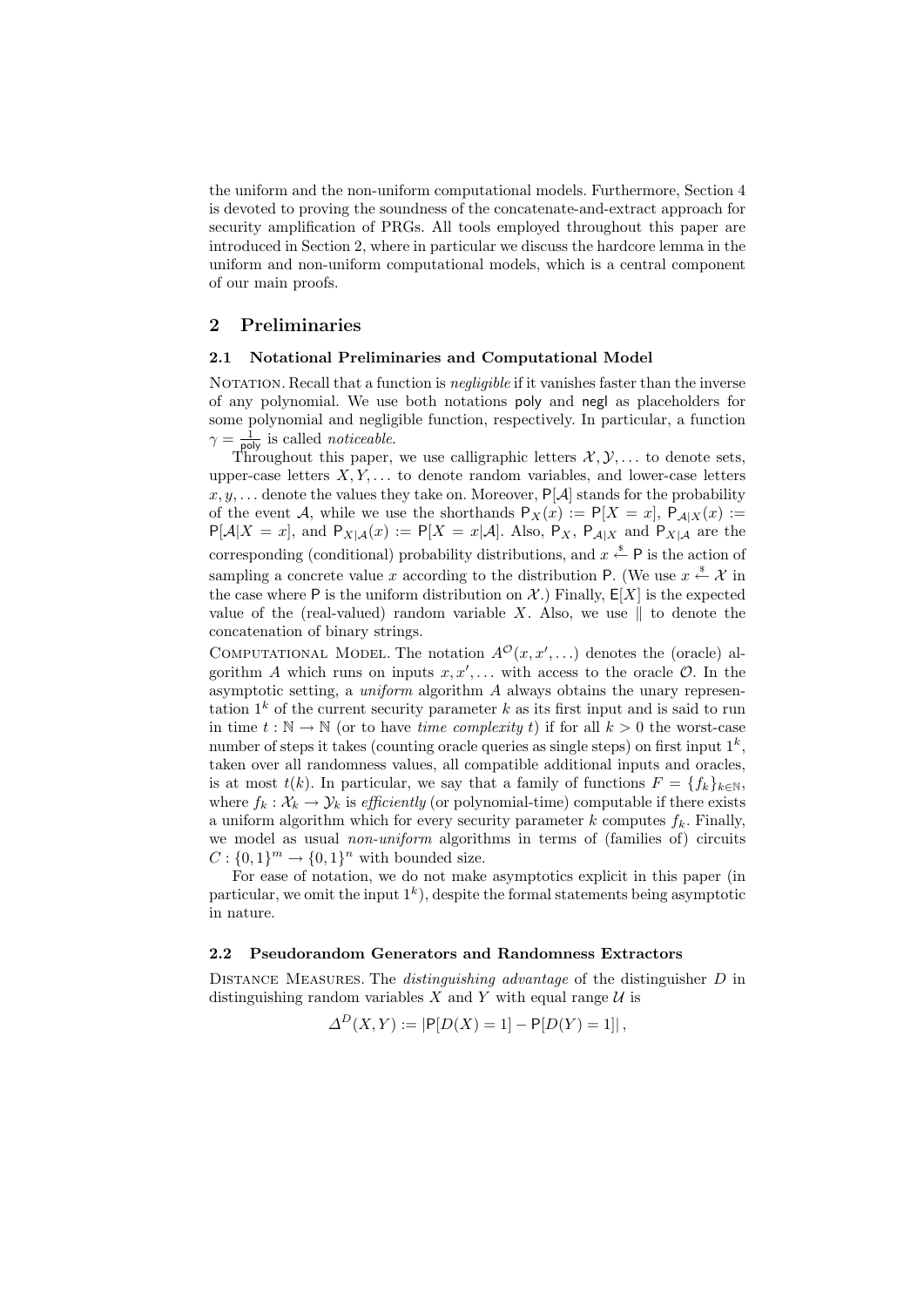whereas the *statistical distance between* X and Y is defined as  $d(X, Y) :=$  $\frac{1}{2} \sum_{u \in \mathcal{U}} |\mathsf{P}_X(u) - \mathsf{P}_Y(u)| = \sum_{u: \mathsf{P}_X(u) \leq \mathsf{P}_Y(u)} \mathsf{P}_Y(u) - \mathsf{P}_X(u).$ 

PSEUDORANDOM GENERATORS. An efficiently computable function  $G: \{0,1\}^k \to$  $\{0,1\}^{\ell}$  is a  $(t,\epsilon)$ -PRG if for all distinguishers D with time complexity t we have  $\Delta^D(G(U_k), U_\ell) \leq \epsilon$ , where  $U_k$  and  $U_\ell$  are uniformly distributed k- and  $\ell$ -bit strings, respectively. (In the non-uniform setting we rather use the notation  $(s, \epsilon)$ -PRG, maximizing over all circuits with size at most s.) Furthermore, we use the shorthands  $\epsilon$ -PRG and PRG for (poly,  $\epsilon$ )- and (poly, negl)-PRGs, respectively.

RANDOMNESS EXTRACTORS. A *source*  $S$  is a set of probability distributions, and an  $\epsilon$ -extractor for S is an efficiently computable function  $Ext : \{0,1\}^m$  ×  $\{0,1\}^d \to \{0,1\}^n$  such that for a uniformly distributed d-bit string R, we have  $d(\textsf{Ext}(X,R), U_n) \leq \epsilon$  for all m-bit random variables X with  $P_X \in \mathcal{S}$  and a uniformly distributed *n*-bit string  $U_n$ . Furthermore, the extractor is called *strong* if the stronger condition  $d((\text{Ext}(X,R), R), (U_n, R))) \leq \epsilon$  holds.

Also recall that the *min-entropy of* X is  $H_{\infty}(X) := -\log(\max_{x \in \mathcal{X}} P_X(x))$ . A two-parameter function  $h: \{0,1\}^m \times \{0,1\}^d \rightarrow \{0,1\}^n$  is called *two-universal* if  $P[h(x, K) = h(x', K)] = 2^{-n}$  for any two distinct m-bit x and x' and a uniform d-bit K. An example with  $d = m$  is the function  $h(x, k) := (x \odot k)|_n$ , where  $\odot$  is the multiplication of binary strings interpreted as elements of  $GF(2<sup>m</sup>)$ , and  $\vert_n$ outputs the first  $n$  bits of a given string. Two-universal hash functions are good extractors:

Lemma 1 (Leftover Hash Lemma [1, 11]). For any  $\epsilon > 0$ , every twouniversal hash function  $h: \{0,1\}^m \times \{0,1\}^d \rightarrow \{0,1\}^n$  is a strong  $\epsilon$ -extractor for the source of m-bit random variables with min-entropy at least  $n + 2\log\left(\frac{1}{\epsilon}\right)$ .

We also note that extractors with smaller seed exist for the source of random variables with guaranteed min-entropy. We refer the reader to [16] for a survey.

DETERMINISTIC EXTRACTORS. An extractor is *deterministic* if  $d = 0$ , i.e., no additional randomness is needed. (Note that such extractors are vacuously strong.) A class of sources allowing for deterministic extraction are so-called  $(m, \ell, k)$ total-entropy independent sources [12], consisting of random variables of the form  $(X_1, \ldots, X_m)$ , where  $X_1, \ldots, X_m$  are *independent*  $\ell$ -bit strings, and the total min-entropy of  $(X_1, \ldots, X_m)$  is at least  $k$ .<sup>4</sup> In particular, the following extractor from [12] will be useful for our purposes. (Unconditional constructions requiring a higher entropy rate  $\delta$  are also given in [12].)

**Theorem 1** ([12]). Under the assumption that primes with length in  $[\tau, 2\tau]$ can be found in time  $\text{poly}(\tau)$ , there is a constant  $\eta$  such that for all  $m, \ell \in \mathbb{N}$ and all  $\delta > \zeta > (m\ell)^{-\eta}$ , there exists a polynomial-time computable  $\epsilon$ -extractor  $\textsf{Ext}: \left(\{0,1\}^\ell\right)^m \to \{0,1\}^n$  for  $(m,\ell,\delta \cdot m\ell)$ -total-entropy independent sources, where  $n = (\delta - \zeta)m\ell$  and  $\epsilon = e^{-(m\ell)^{\Omega(1)}}$ .

<sup>&</sup>lt;sup>4</sup> Note that in this case  $\mathsf{H}_{\infty}(X_1,\ldots,X_m)=\sum_{i=1}^m \mathsf{H}_{\infty}(X_i)$ .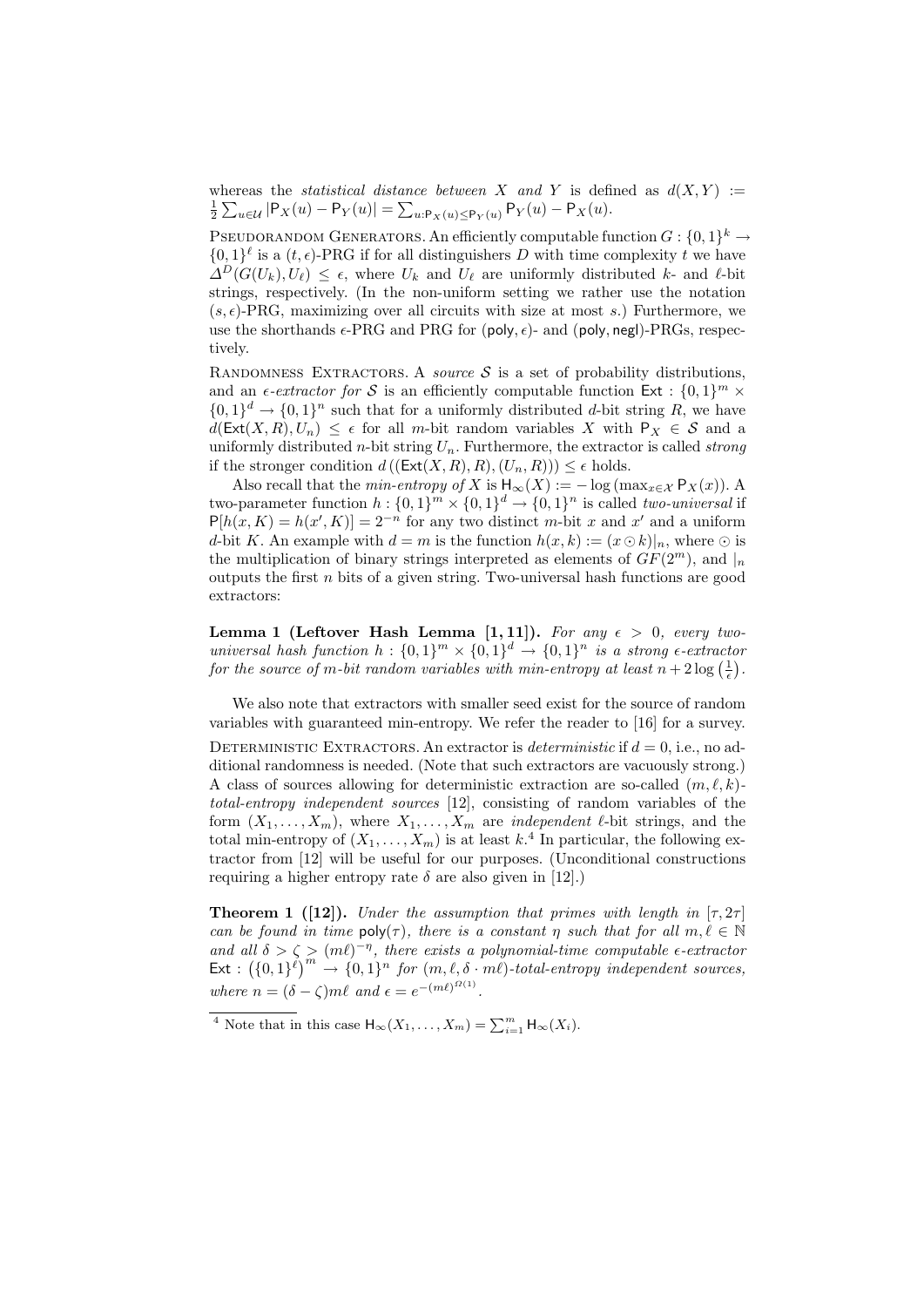#### 2.3 Measures and the Hardcore Lemma

GUESSING ADVANTAGES. Let  $(X, B)$  be a pair of correlated random variables with joint probability distribution  $P_{XB}$ , where B is binary, and let A be an adversary taking an input in the range  $X$  of  $X$  and outputting a bit (i.e.,  $A$  has the same form as a distinguisher): The *guessing advantage* of  $A$  in guessing  $B$ given  $X$  is

$$
Guss^{A}(B | X) := 2 \cdot P[A(X) = B] - 1.
$$

In particular, Guess<sup> $A(B | X) = 1$ </sup> means that A is always correct in guessing B given X, whereas it always errs if  $\text{Guss}^A(B | X) = -1$ .

MEASURES. A measure M on a set X is a mapping  $M : \mathcal{X} \to [0,1]$ . Intuitively, it captures the notion of a "fuzzy" characteristic function of a subset of  $\mathcal{X}$ . Consequently, its *size* |M| is defined as  $\sum_{x \in \mathcal{X}} \mathcal{M}(x)$ , and its *density* is  $\mu(\mathcal{M})$  :=  $|\mathcal{M}|/|\mathcal{X}|$ . Also one associates with each measure M the probability distribution  $P_M$  such that  $P_M(x) := \mathcal{M}(x)/|\mathcal{M}|$ , and we say that a random variable M is sampled according to M if  $M \stackrel{\$}{\leftarrow} P_M$ . The following lemma shows that such random variables have high min-entropy, as long as  $M$  is sufficiently dense.

**Lemma 2.** Let  $\mathcal{M}: \mathcal{X} \to [0, 1]$  be a measure with density  $\mu(\mathcal{M}) \geq \delta$ , and let M be sampled according to M. Then,  $\mathsf{H}_{\infty}(M) \geq \log |\mathcal{X}| - \log \left(\frac{1}{\delta}\right)$ .

*Proof.* We have  $P_M(x) = \frac{\mathcal{M}(x)}{|\mathcal{M}|} \leq \frac{\mathcal{M}(x)}{\delta |X|} \leq \frac{1}{\delta} \cdot \frac{1}{|X|}$  due to  $\mathcal{M}(x) \leq 1$ , which implies  $H_{\infty}(M) = -\log \max_{x \in \mathcal{X}} P_{\mathcal{M}}(x) \ge \log |\mathcal{X}| - \log(1/\delta).$ 

THE HARDCORE LEMMA. For a set  $W$ , let  $g: W \rightarrow Y$  be a function, and let  $P: W \to \{0, 1\}$  be a predicate. The so-called *hardcore lemma* shows that, roughly speaking, if  $Guss^A(P(W) | q(W)) \le \delta$  (for W uniform in W) for all efficient A, then for all  $\gamma > 0$  there exists a measure M on W with  $\mu(\mathcal{M}) \geq 1 - \delta$  such that Guess<sup>A'</sup> $(P(W') | g(W')) \leq \gamma$  for all efficient adversaries A' and for W' sampled according to M. This result was first introduced and proven by Impagliazzo [10]. However, his original proof only ensures  $\mu(\mathcal{M}) \geq \frac{1-\delta}{2}$ . The following theorem, due to Holenstein [8], gives a *tight* version of the lemma for the non-uniform setting.

Theorem 2 (Non-Uniform Hardcore Lemma). Let  $q : \mathcal{W} \to \mathcal{X}$  and P :  $W \to \{0, 1\}$  be functions, and let  $\delta, \gamma \in (0, 1)$  and  $s > 0$  be given. If for all circuits C with size s we have

$$
Guss^{C}(P(W) | g(W)) \le \delta
$$

for  $W \stackrel{\$}{\leftarrow} \mathcal{W},$  then there exists a measure M on W (called the hardcore measure) such that  $\mu(\mathcal{M}) \geq 1 - \delta$  and such that all circuits C' with size  $s' = \frac{s \cdot \gamma^2}{32 \log n}$  $32 \log |\mathcal{W}|$ satisfy Guess<sup>C'</sup>  $(P(W') | g(W')) \leq \gamma$ , where  $W' \stackrel{\$}{\leftarrow} P_{\mathcal{M}}$ .

<sup>&</sup>lt;sup>5</sup> In particular, flipping the output bit of such an A yields an adversary that is always correct.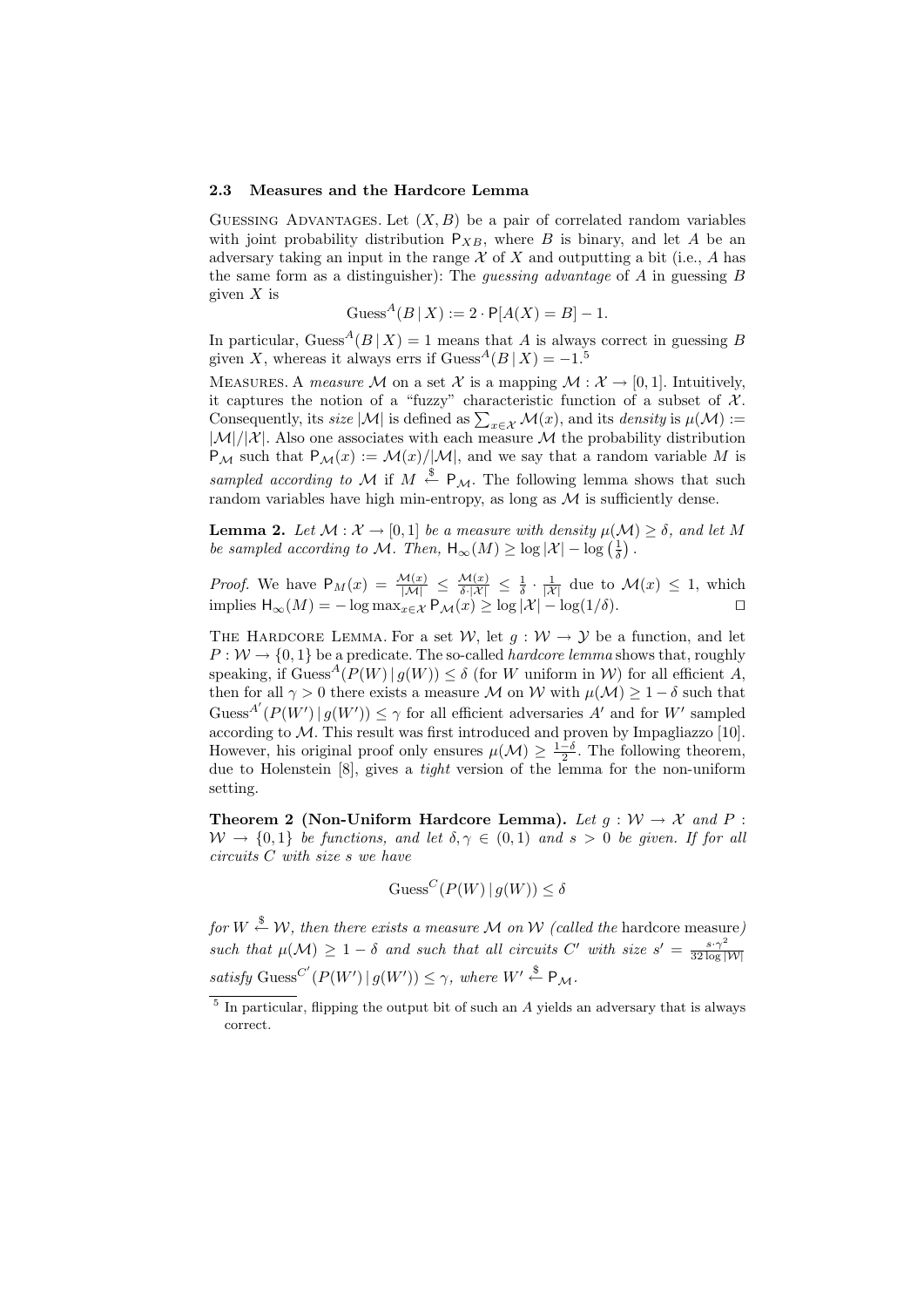A slightly weaker statement holds in the uniform setting, where we can only show that for every polynomial-time adversary  $A'$  there exists a measure  $\mathcal M$  for which Guess<sup>A'</sup> $(P(W') | g(W')) \leq \gamma$  even if A' is allowed to query the measure M as an oracle<sup>6</sup> before obtaining  $g(W')$ . This is captured by the following theorem also due to Holenstein [8].

Theorem 3 (Uniform Hardcore Lemma). Let  $q : \mathcal{W} \to \mathcal{X}, P : \mathcal{W} \to \{0, 1\},\$  $\delta : \mathbb{N} \to [0,1],$  and  $\gamma : \mathbb{N} \to [0,1]$  be functions computable in time poly(k), where δ and  $γ$  are both noticeable. Assume that for all polynomial-time adversaries A we have

$$
\text{Guess}^A(P(W) | g(W)) \le \delta
$$

for  $W \stackrel{\$}{\leftarrow} \mathcal{W},$  then for all polynomial-time adversaries  $A'^{(\cdot)}$ , whose oracle queries are independent of their input<sup>7</sup>, there exists a measure M on W with  $\mu(\mathcal{M}) \geq$  $1 - \delta$  such that Guess<sup>A'M</sup>  $(P(W') | g(W')) \leq \gamma$ , where  $W' \stackrel{\$}{\leftarrow} P_{\mathcal{M}}$ .

The independence requirement on oracle queries is due to the hardcore lemma of  $[8]$  considering a model with uniform adversaries  $A'$  which are given oracle access to  $M$  (with no input) and subsequently output a *circuit* for guessing  $P(W')$  out of  $g(W')$  (which in particular does not make queries to M). The simpler statement of Theorem 3 follows by standard techniques.

Note that in contrast to [10, 8], and the traditional literature on the hardcore lemma, we swap the roles of  $\delta$  and  $1 - \delta$  in order to align our statements with the (natural) information-theoretic intuition. Also, note that both theorems have equivalent versions in terms of hardcore sets (i.e., where  $\mathcal{M}(x) \in \{0,1\}$ ), yet we limit ourselves to considering the measure versions in this paper.

Efficient Sampling from Measures. Sometimes, we need to sample a random element according to a measure M on X with  $\mu(\mathcal{M}) \geq \delta$  (for a noticeable  $\delta$ ) given only oracle access to this measure. A solution to this is to sample a random element  $x \stackrel{\$}{\leftarrow} \mathcal{X}$  and then output x with probability  $\mathcal{M}(x)$ , and otherwise go to the next iteration (and abort if a maximal number of iterations  $k$  is achieved.) It is easy to see that if an output is produced, it has the right distribution, whereas the probability that no output is produced is at most  $(1 - \delta)^k < e^{-\delta k}$ , and can hence be made smaller than any  $\alpha > 0$  by choosing  $k = \frac{1}{\delta} \ln \left( \frac{1}{\alpha} \right)$ .

In the following, we assume that the sampling can be done perfectly, neglecting the inherent small error probability in the analysis.

# 3 Characterizing Computational Indistinguishability via Hardcore Theorems

#### 3.1 Non-Uniform Case

This section considers a setting with two efficiently computable functions  $E$ :  $\mathcal{U} \to \mathcal{X}$  and  $F: \mathcal{V} \to \mathcal{X}$ , and we define the random variables  $X := E(U)$  and

<sup>&</sup>lt;sup>6</sup> That is, the oracle M answers a query x with  $\mathcal{M}(x) \in [0, 1]$ .

<sup>&</sup>lt;sup>7</sup> In particular, they only depend on the randomness of the distinguisher and previous oracle queries.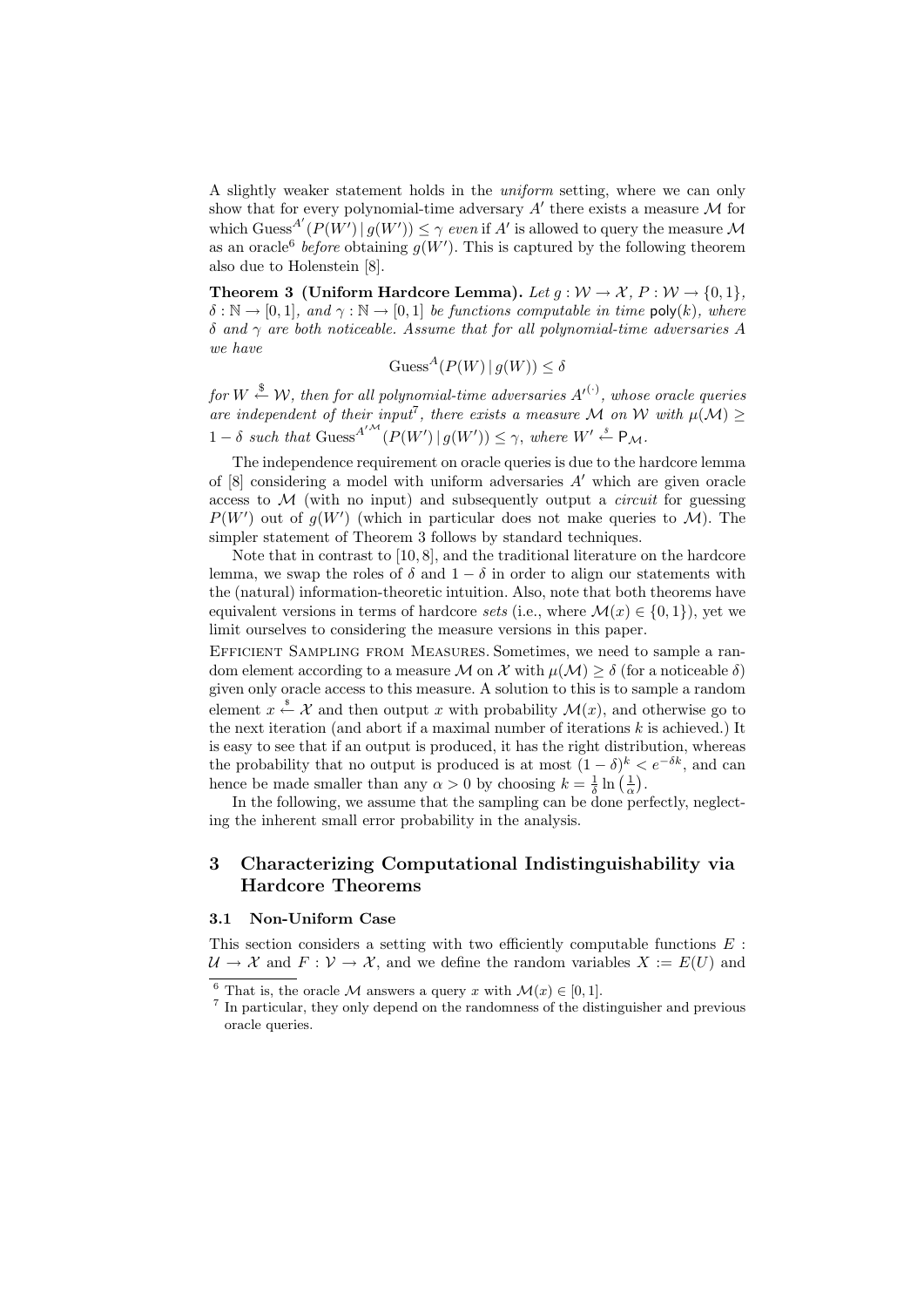$Y := F(V)$ , where U and V are uniformly<sup>8</sup> distributed on U and V, respectively. Note that this is the usual way to capture that  $X$  and  $Y$  are *efficiently samplable*. where typically  $U$  and  $V$  both consist of bit strings of some length.

Let us now assume that  $\Delta^D(X, Y) \leq \epsilon$  for every efficient distinguisher D. In full analogy with the information-theoretic setting [13], we aim at *extending* the random experiments where  $E(U)$  and  $F(V)$  are sampled by adjoining, for all  $\gamma >$ 0, corresponding events  $A$  and  $B$  defined by conditional probability distributions  $P_{A|U}$  and  $P_{B|V}$ , such that both events occur with probability roughly  $1 - \epsilon$ , and, conditioned on A and B, respectively, the random variables  $E(U)$  and  $F(V)$ can be distinguished with advantage at most  $\gamma$  by an efficient distinguisher. Note that for notational convenience (and in order to interpret the result as a hardcore lemma), we describe the conditional probability distributions  $P_{\mathcal{A}|U}$  and  $P_{\mathcal{B}|V}$  in terms of measures  $\mathcal{M}: \mathcal{U} \to [0,1]$  and  $\mathcal{N}: \mathcal{V} \to [0,1]$ . In particular, the values  $\mathcal{M}(u)$  and  $\mathcal{N}(v)$  take the roles of  $P_{\mathcal{A}|U}(u)$  and  $P_{\mathcal{B}|V}(v)$ , and note that  $\mu(\mathcal{M}) = \frac{1}{|\mathcal{U}|} \sum_{u \in \mathcal{U}} \mathcal{M}(u) = \sum_{u \in \mathcal{U}} P_U(u) \cdot P_{\mathcal{A}|U}(u) = P[\mathcal{A}]$  and hence  $P_M(u) =$  $\frac{\mathcal{M}(u)}{|\mathcal{M}|} = \frac{\mathsf{P}_{\mathcal{A}|U}(u)\mathsf{P}_{U}(u)}{\mathsf{P}[\mathcal{A}]} = \mathsf{P}_{U|\mathcal{A}}(u).$ 

This is summarized by the following theorem. We refer the reader to Section 3.2 for its proof.

Theorem 4 (Non-Uniform Indistinguishability Hardcore Lemma). Let  $E: \mathcal{U} \to \mathcal{X}$  and  $F: \mathcal{V} \to \mathcal{X}$  be functions, and let  $\epsilon, \gamma \in (0,1)$  and  $s > 0$  be given. If for all distinguishers D with size s we have

$$
\Delta^D(E(U), F(V)) \le \epsilon
$$

for  $U \stackrel{s}{\leftarrow} \mathcal{U}$  and  $V \stackrel{s}{\leftarrow} \mathcal{V}$ , then there exist measures M on U and N on V with  $\mu(\mathcal{M}) \geq 1 - \epsilon$  and  $\mu(\mathcal{N}) \geq 1 - \epsilon$  such that

$$
\Delta^{D'}(E(U'), F(V')) \le \gamma,
$$

for all distinguishers D' with size  $s' := \frac{s \cdot \gamma^2}{128(\log |U| + \log |V| + 1)}$ , where  $U' \stackrel{\$}{\leftarrow} P_{\mathcal{M}}$  and  $V' \overset{\$}{\leftarrow} \mathsf{P}_{\mathcal{N}}$ .

We stress that the measures  $\mathcal M$  and  $\mathcal N$  given by the theorem generally depend on  $\gamma$  and s.

PRGs AND COMPUTATIONAL ENTROPY. As an example application of Theorem 4, we instantiate the function E by an  $(s, \epsilon)$ -PRG  $G : \{0,1\}^k \to \{0,1\}^{\ell}$  (in particular  $\mathcal{U} := \{0,1\}^k$  and  $\mathcal{X} := \{0,1\}^{\ell}$ , whereas F is the identity function and  $\mathcal{V} = \mathcal{X} = \{0,1\}^{\ell}$ . For any  $\gamma > 0$ , Theorem 4 implies that we can define an event A on the choice of the seed of the PRG (with  $P_{\mathcal{A}|U}(u) := \mathcal{M}(u)$ ) occurring with probability  $P[A] = \mu(M) \ge 1 - \epsilon$  such that conditioned on A, no distinguisher with size s' can achieve advantage higher than  $\gamma$  in distinguishing the  $\ell$ -bit PRG

 $8$  In fact, our results can naturally be generalized to the case where U and V have arbitrary distributions by considering a slightly more general version of Theorem 2 with arbitrary distributions for W.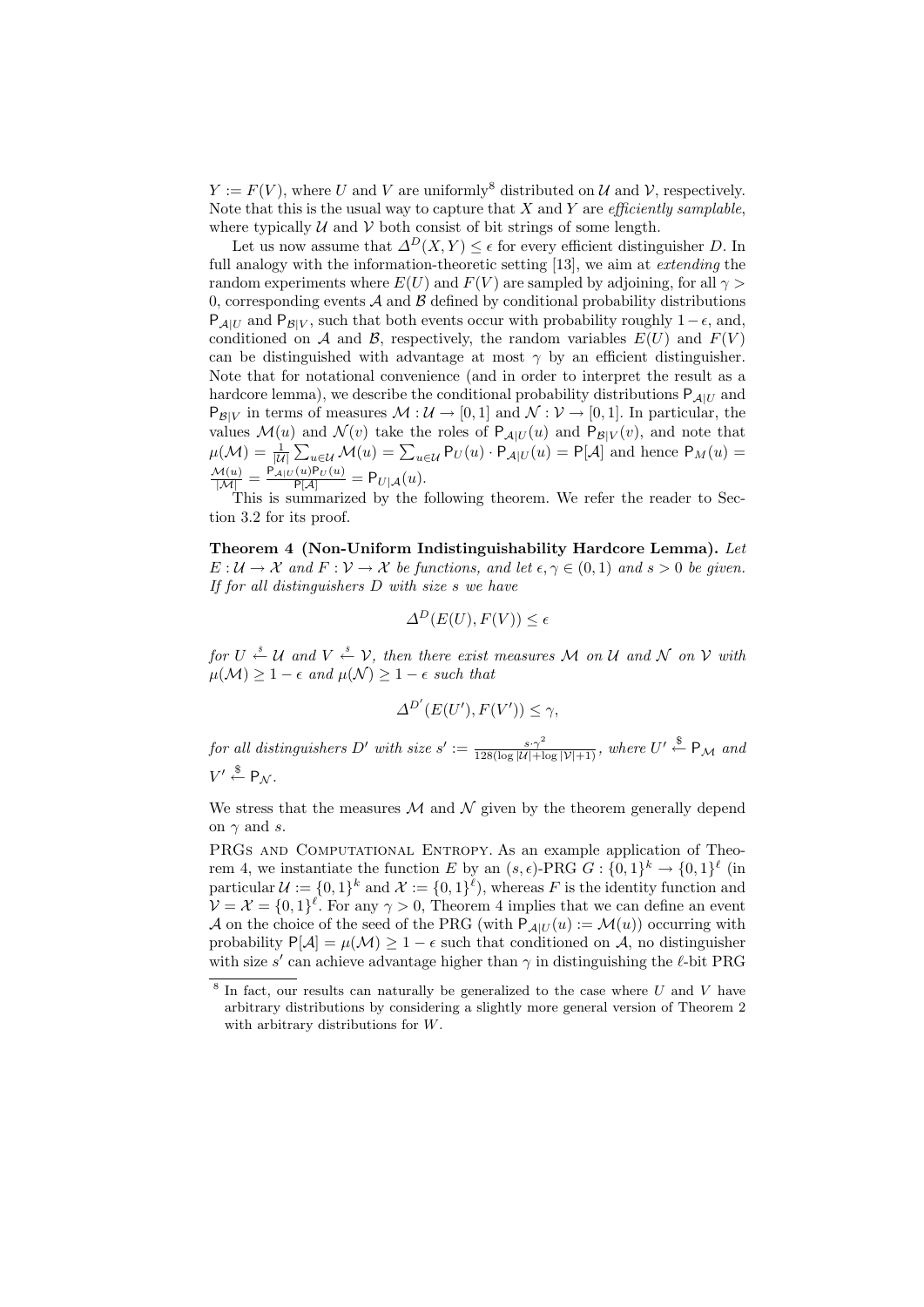output from an  $\ell$ -bit string  $U'_\ell$  sampled according to  $\mathcal N$ , which, by Lemma 2, has min-entropy at least  $\ell - \log\left(\frac{1}{1-\epsilon}\right)$ .

In other words, the output of every  $\epsilon$ -PRG  $G : \{0,1\}^k \to \{0,1\}^{\ell}$  exhibits (with probability  $1-\epsilon$ ) high computational min-entropy. Note that the achieved form of computational entropy is somewhat weaker than the traditional notion of HILL min-entropy [6], where the random variable  $U'_{\ell}$  is the *same* for all polynomially bounded s and all noticeable  $\gamma > 0$ . Still, it is strong enough to allow for the use of  $G$ 's output in place of some string which has high min-entropy with probability  $1 - \epsilon$ .

#### 3.2 Proof of Theorem 4

We start by defining a function  $g: \mathcal{U} \times \mathcal{V} \times \{0,1\} \to \mathcal{X}$  and a predicate P:  $U \times V \times \{0, 1\} \rightarrow \{0, 1\}$  such that

$$
g(u, v, b) := \begin{cases} E(u) & \text{if } b = 0, \\ F(v) & \text{if } b = 1. \end{cases}
$$

and  $P(u, v, b) := b$  for all  $u \in \mathcal{U}$  and  $v \in \mathcal{V}$ . It is well known that for any two random variables  $\tilde{U}$  and  $\tilde{V}$ , and a distinguisher D, the distinguishing advantage  $\Delta^D(E(\tilde{U}), F(\tilde{V}))$  can equivalently be characterized in terms of the probability that D guesses the uniform random bit B in a game where it is given  $E(\tilde{U})$  if  $B = 0$  and  $F(\tilde{V})$  otherwise: In particular, we have

$$
\Delta^{D}(E(\widetilde{U}), F(\widetilde{V})) = \left| \text{Guess}^{D}(B | g(\widetilde{U}, \widetilde{V}, B)) \right|
$$

for a uniform random bit B, where  $\tilde{U}$ ,  $\tilde{V}$ , and B are sampled independently.

We now assume towards a contradiction that for all pairs of measures M and N, both with density at least  $1 - \epsilon$ , there exists a distinguisher D' of size at most s' with  $\Delta^{D'}(E(U'), F(V')) \ge \gamma$ , for  $U' \stackrel{\$}{\leftarrow} P_{\mathcal{M}}$  and  $V' \stackrel{\$}{\leftarrow} P_{\mathcal{N}}$ .

We prove that, under this assumption, for all measures M on  $\mathcal{U} \times \mathcal{V} \times$  $\{0,1\}$  with  $\mu(\mathcal{M}) \geq 1 - \epsilon$  there exists a circuit C' with size s' such that Guess<sup>C'</sup> $(B' | g(U', V', B')) \geq \frac{\gamma}{2}$ , for  $(U', V', B') \stackrel{\$}{\leftarrow} P_{\mathcal{M}}$ . As this contradicts the statement of the non-uniform hardcore lemma (Theorem 2) for  $\frac{\gamma}{2}$  (instead of  $\gamma$ ), this implies that there must be a circuit  $C$  with size  $s$  such that

$$
\Delta^C(E(U), F(V)) \ge \text{Gauss}^C(B \mid g(U, V, B)) > \epsilon.
$$

In turn, this contradicts the assumed indistinguishability of  $E(U)$  and  $F(V)$ , concluding the proof.

Reduction to the Hardcore Lemma. In the remainder of this proof, let us assume that we are given a measure M on  $\mathcal{U} \times \mathcal{V} \times \{0,1\}$  with  $\mu(\mathcal{M}) \geq 1 - \epsilon$ . We first define the measures  $\mathcal{M}_0$  and  $\mathcal{M}_1$  on  $\mathcal{U}$  and  $\mathcal{V}$ , respectively, such that

$$
\mathcal{M}_0(u) := \frac{1}{|\mathcal{V}|} \sum_{v \in \mathcal{V}} \mathcal{M}(u, v, 0) \text{ and } \mathcal{M}_1(v) := \frac{1}{|\mathcal{U}|} \sum_{u \in \mathcal{U}} \mathcal{M}(u, v, 1)
$$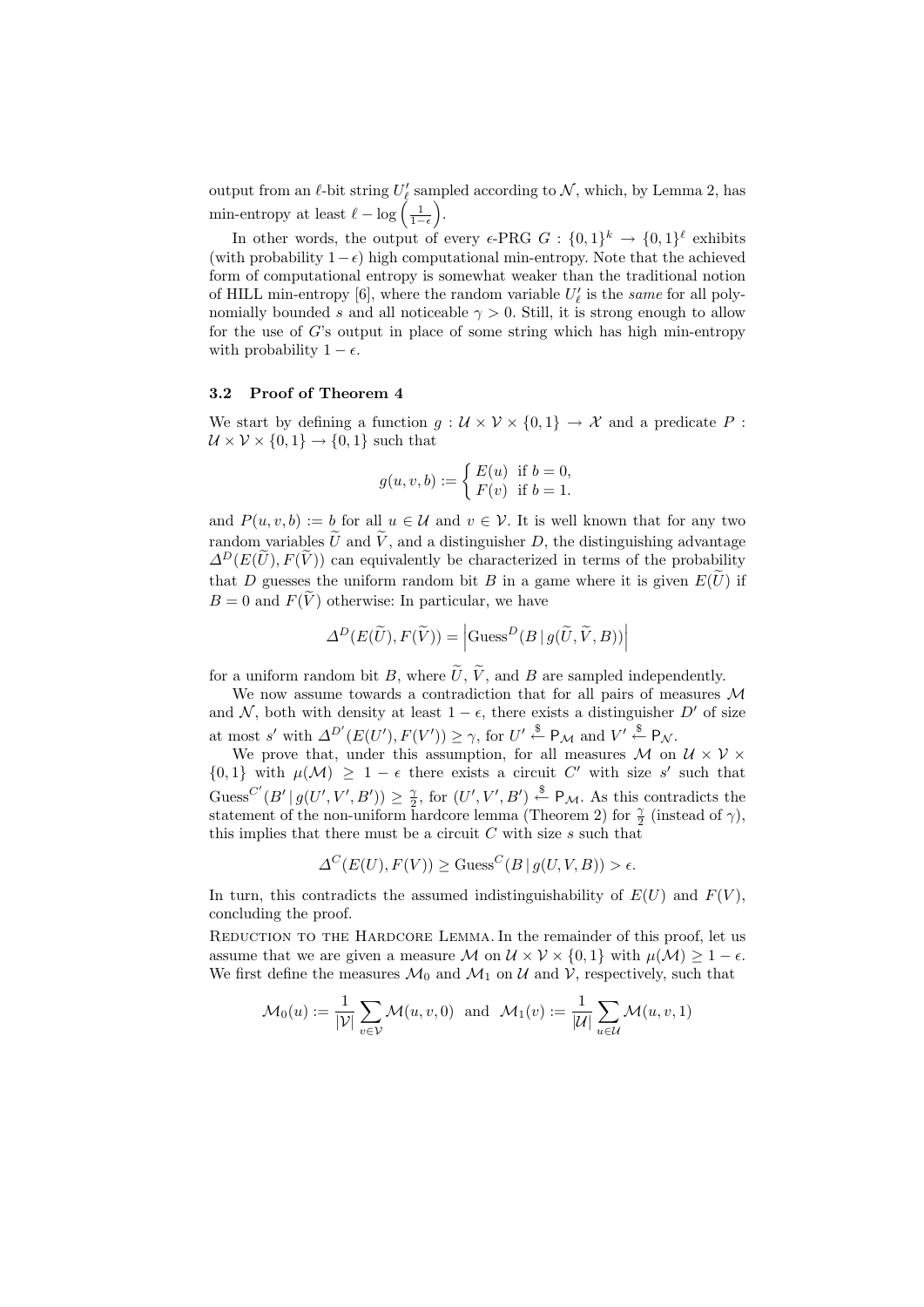Furthermore, let  $m_b := \sum_{u,v} \mathcal{M}(u,v,b)$  for  $b \in \{0,1\}$ , and let  $m := |\mathcal{M}| =$  $m_0 + m_1$ . Note that in particular  $\mu(\mathcal{M}_b) = \frac{m_b}{|\mathcal{U}| \cdot |\mathcal{V}|}$  and  $\mu(\mathcal{M}) = \frac{m}{2 \cdot |\mathcal{U}| \cdot |\mathcal{V}|}$ .

We consider two cases in the following, both leading to a circuit  $C'$ .

Case  $\left|\frac{m_0}{m}-\frac{1}{2}\right| > \frac{\gamma}{4}$ . Assume that  $\frac{m_0}{m}-\frac{1}{2} > \frac{\gamma}{4}$ . (The other case is symmetric.) Then, for the circuit  $C<sup>'</sup>$  always outputting the bit  $0$ ,

$$
Guss^{C'}(B' | g(U', V', B')) = 2 \cdot P[B' = 0] - 1 = 2 \cdot \frac{m_0}{m} - 1 > \frac{\gamma}{2}.
$$

Case  $\left|\frac{m_0}{m}-\frac{1}{2}\right| \leq \frac{\gamma}{4}$ . We assume that  $\frac{1}{2} \geq \frac{m_0}{m} \geq \frac{1}{2}(1-\frac{\gamma}{2})$  and hence also  $\frac{1}{2}(1+\frac{\gamma}{2}) \geq \frac{m_1}{m} \geq \frac{1}{2}$  (once again the other case is symmetric). This yields in particular that  $(1 - \gamma/2)\mu(\mathcal{M}) \leq \mu(\mathcal{M}_0) \leq \mu(\mathcal{M})$  and  $\mu(\mathcal{M}) \leq \mu(\mathcal{M}_1) \leq$  $(1 + \gamma/2)\mu(\mathcal{M}).$ 

The goal is to define two measures  $\widetilde{\mathcal{M}}_0$  on U and  $\widetilde{\mathcal{M}}_1$  on V, both with density at least  $1 - \epsilon$ , such that a distinguisher D' achieving advantage larger than  $\gamma$ in distinguishing  $E(\tilde{U}')$  and  $F(\tilde{V}')$  for  $\tilde{U}' \stackrel{\text{a}}{\leftarrow} P_{\widetilde{\mathcal{M}}_0}$  and  $\tilde{V}' \stackrel{\text{a}}{\leftarrow} P_{\widetilde{\mathcal{M}}_1}$  also achieves advantage higher than  $\gamma/2$  in guessing B' given  $g(U', V', B')$ . Ideally, we would set  $\widetilde{\mathcal{M}}_b := \mathcal{M}_b$ , but note that  $\mu(\mathcal{M}_0) < 1 - \epsilon$  possibly holds. We slightly modify  $\mathcal{M}_0$  in order to satisfy this property, i.e., we define for all  $u \in \mathcal{U}$  and  $v \in \mathcal{V}$ 

$$
\widetilde{\mathcal{M}}_0(u) := \frac{1 - \mu(\mathcal{M})}{1 - \mu(\mathcal{M}_0)} \cdot \mathcal{M}_0(u) + \frac{\mu(\mathcal{M}) - \mu(\mathcal{M}_0)}{1 - \mu(\mathcal{M}_0)} \quad \text{and} \quad \widetilde{\mathcal{M}}_1(v) := \mathcal{M}_1(v).
$$

(We tacitly assume  $\mu(\mathcal{M}_0) < 1$ , otherwise we can simply set  $\widetilde{\mathcal{M}}_0 := \mathcal{M}_0$ .) It is easy to verify that  $\mathcal{M}_0(u) \leq \widetilde{\mathcal{M}}_0(u) \leq 1$ . Moreover,

$$
\mu(\widetilde{\mathcal{M}}_0) = \frac{1 - \mu(\mathcal{M})}{1 - \mu(\mathcal{M}_0)} \cdot \mu(\mathcal{M}_0) + \frac{\mu(\mathcal{M}) - \mu(\mathcal{M}_0)}{1 - \mu(\mathcal{M}_0)} = \mu(\mathcal{M}) \ge 1 - \epsilon.
$$

This implies, by our assumption, that for  $\tilde{U}'$  and  $\tilde{V}'$  sampled according to  $\tilde{\mathcal{M}}_0$ and  $\mathcal{M}_1$  there exists  $D'$  such that

$$
P[D'(F(\widetilde{V}')) = 1] - P[D'(E(\widetilde{U}')) = 1] > \gamma.
$$
\n(1)

We now show that the advantage of D' in guessing B' given  $g(U', V', B')$  is larger than  $\frac{\gamma}{2}$ . To this aim, we introduce the following two probability distributions  $P_1$ and P<sub>2</sub>, both with range  $(U \times \{0\}) \cup (V \times \{1\})$ . The former distribution is the distribution of  $(g(\widetilde{U}', \widetilde{V}', B), B)$  for  $\widetilde{U}' \stackrel{\hspace{0.1em}\mathsf{\scriptscriptstyle\$}}{\leftarrow} \mathsf{P}_{\widetilde{\mathcal{M}}_0}, \widetilde{V}' \stackrel{\hspace{0.1em}\mathsf{\scriptscriptstyle\$}}{\leftarrow} \mathsf{P}_{\widetilde{\mathcal{M}}_1},$  and  $B \stackrel{\hspace{0.1em}\mathsf{\scriptscriptstyle\$}}{\leftarrow} \{0,1\},$ that is

$$
\mathsf{P}_1(u,0) := \frac{\widetilde{\mathcal{M}}_0(u)}{2|\widetilde{\mathcal{M}}_0|} \quad \text{and} \quad \mathsf{P}_1(v,1) := \frac{\widetilde{\mathcal{M}}_1(v)}{2|\widetilde{\mathcal{M}}_1|} \text{ for all } u \in \mathcal{U} \text{ and } v \in \mathcal{V}.
$$

The latter is the distribution of  $(g(U', V', B'), B')$  for  $(U', V', B') \stackrel{\$}{\leftarrow} P_{\mathcal{M}}$ , i.e.,

$$
\mathsf{P}_2(u,0) := \frac{|\mathcal{V}| \cdot \mathcal{M}_0(u)}{|\mathcal{M}|} \quad \text{and} \quad \mathsf{P}_2(v,1) := \frac{|\mathcal{U}| \cdot \mathcal{M}_1(v)}{|\mathcal{M}|} \text{ for all } u \in \mathcal{U} \text{ and } v \in \mathcal{V}.
$$

We prove the following two lemmas for  $(X_1, B_1) \stackrel{\text{s}}{\leftarrow} \mathsf{P}_1$  and  $(X_2, B_2) \stackrel{\text{s}}{\leftarrow} \mathsf{P}_2$ .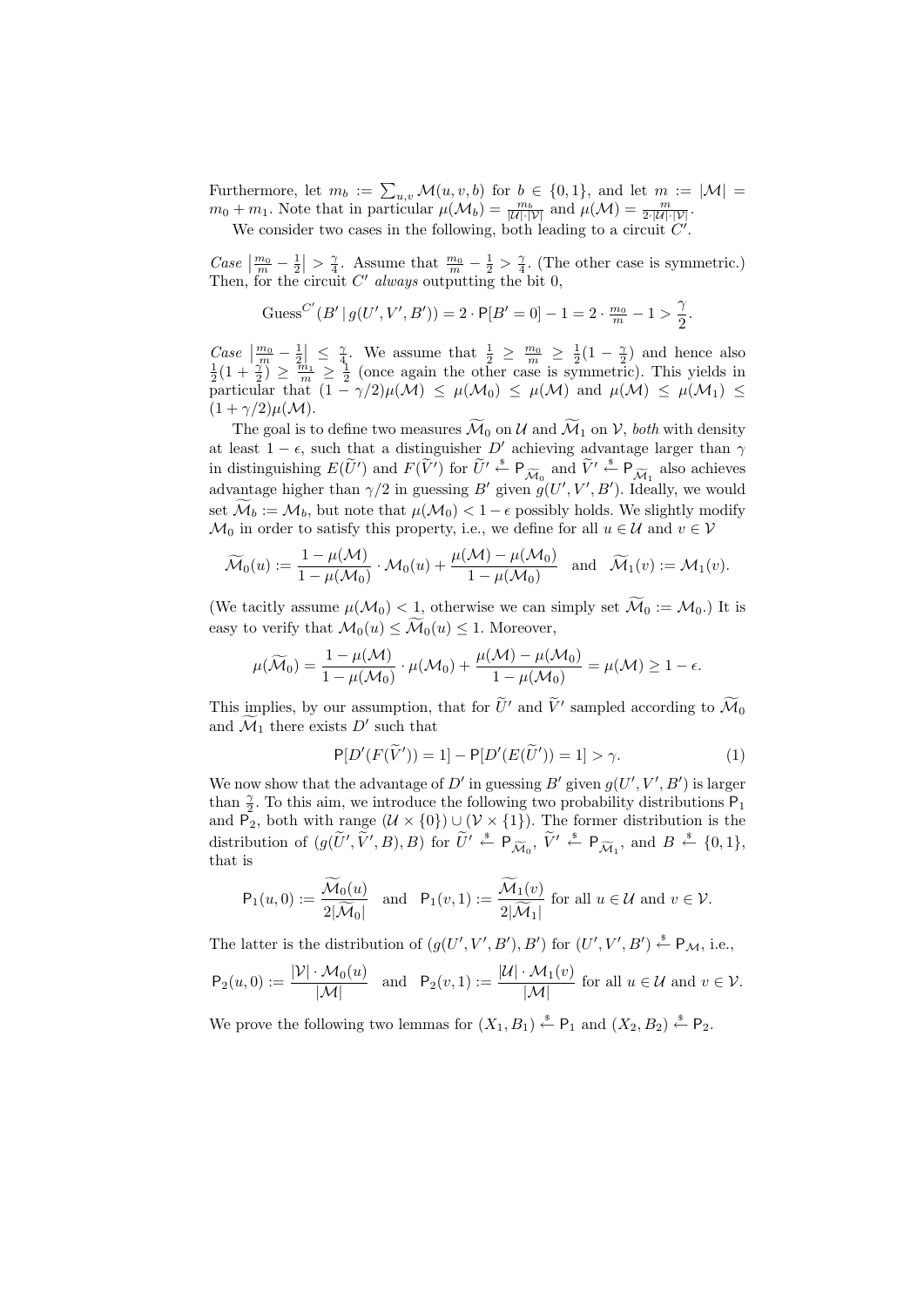**Lemma 3.**  $\text{Gauss}^{D'}(B' | g(U', V', B')) > \gamma - 2 \cdot d((X_1, B_1), (X_2, B_2)).$ 

*Proof.* Consider the distinguisher  $\overline{D}$  which given a pair  $(x, b) \in (\mathcal{U} \times \{0\}) \cup (\mathcal{V} \times$  $\{1\}$  outputs 1 if  $b = 0$  and  $D'(E(x)) = 0$ , or if  $b = 1$  and  $D'(F(x)) = 1$ . Then, note that by (1)

$$
P[\overline{D}(X_1, B_1) = 1] = \frac{1}{2} \left( P[D'(E(\widetilde{U}')) = 0] + P[D'(F(\widetilde{V}')) = 1] \right)
$$
  
=  $\frac{1}{2} \left( 1 + P[D'(F(\widetilde{V}')) = 1] - P[D'(E(\widetilde{U}')) = 1] \right) > \frac{1}{2} + \frac{\gamma}{2}.$ 

Furthermore,  $P(\overline{D}(X_2, B_2) = 1] \le \frac{1}{2} + \frac{Guss^{D'}(B' | g(U', V', B'))}{2}$  $\frac{g(U,V,B')}{2}$  by the definition of g. The fact that

$$
P[\overline{D}(X_1, B_1) = 1] - P[\overline{D}(X_2, B_2) = 1] \le \Delta^{\overline{D}}((X_1, B_1), (X_2, B_2))
$$
  
\$\le d((X\_1, B\_1), (X\_2, B\_2))\$

implies the lemma.

Lemma 4.  $d((X_1, B_1), (X_2, B_2)) \leq \frac{\gamma}{4}$ .

*Proof.* For all  $v \in V$  we have  $P_1(v, 1) \leq P_2(v, 1)$ , since  $|M| \leq 2 \cdot |U| \cdot |M_1|$ . Furthermore, for all  $u \in \mathcal{U}$  we have

$$
\mathsf{P}_1(u,0) = \frac{\widetilde{\mathcal{M}}_0(u)}{2|\widetilde{\mathcal{M}}_0|} = \frac{\widetilde{\mathcal{M}}_0(u)}{2|\mathcal{U}|\mu(\mathcal{M})} \ge \frac{\mathcal{M}_0(u)}{2|\mathcal{U}|\mu(\mathcal{M})} = \frac{|\mathcal{V}| \cdot \mathcal{M}_0(u)}{|\mathcal{M}|} = \mathsf{P}_2(u,0)
$$

using the fact that  $|\mathcal{M}| = 2 \cdot \mu(\mathcal{M}) \cdot |\mathcal{U}| \cdot |\mathcal{V}|$ . This yields

$$
d((X_1, B_1), (X_2, B_2)) = \sum_{v \in \mathcal{V}} P_2(v, 1) - P_1(v, 1)
$$
  
= 
$$
\frac{1}{2|\mathcal{V}|} \sum_{v \in \mathcal{V}} \mathcal{M}_1(v) \cdot \left(\frac{1}{\mu(\mathcal{M})} - \frac{1}{\mu(\mathcal{M}_1)}\right)
$$
  
= 
$$
\frac{1}{2} \left(\frac{\mu(\mathcal{M}_1)}{\mu(\mathcal{M})} - 1\right) \le \frac{\gamma}{4},
$$

since  $\mu(\mathcal{M}_1) \leq (1 + \frac{\gamma}{2}) \cdot \mu(\mathcal{M}).$ 

Therefore, we conclude the proof of Theorem 4 by combining both lemmas, which show that the advantage of  $C' := D'$  is larger than  $\gamma/2$ , as desired.

#### 3.3 The Uniform Case

In this section, we prove a *uniform* version of Theorem 4 in the same spirit as the uniform hardcore lemma (Theorem 3): If  $E(U)$  and  $F(V)$  can only be distinguished with advantage  $\epsilon$  by a polynomial-time distinguisher, then for all noticeable  $\gamma > 0$  and for all polynomial-time oracle distinguishers  $D^{(\cdot,\cdot)}$  (making input-independent oracle queries), there exist two measures  $\mathcal M$  and  $\mathcal N$  on  $\mathcal U$  and  $\mathcal{V}$ , each with density  $1 - \epsilon$ , such that  $D^{\mathcal{M}, \mathcal{N}}$  cannot achieve advantage better than  $\gamma$  in telling  $E(U')$  and  $F(V')$  apart, where  $U' \stackrel{\$}{\leftarrow} P_{\mathcal{M}}$  and  $V' \stackrel{\$}{\leftarrow} P_{\mathcal{N}}$ .

$$
\Box
$$

$$
\Box
$$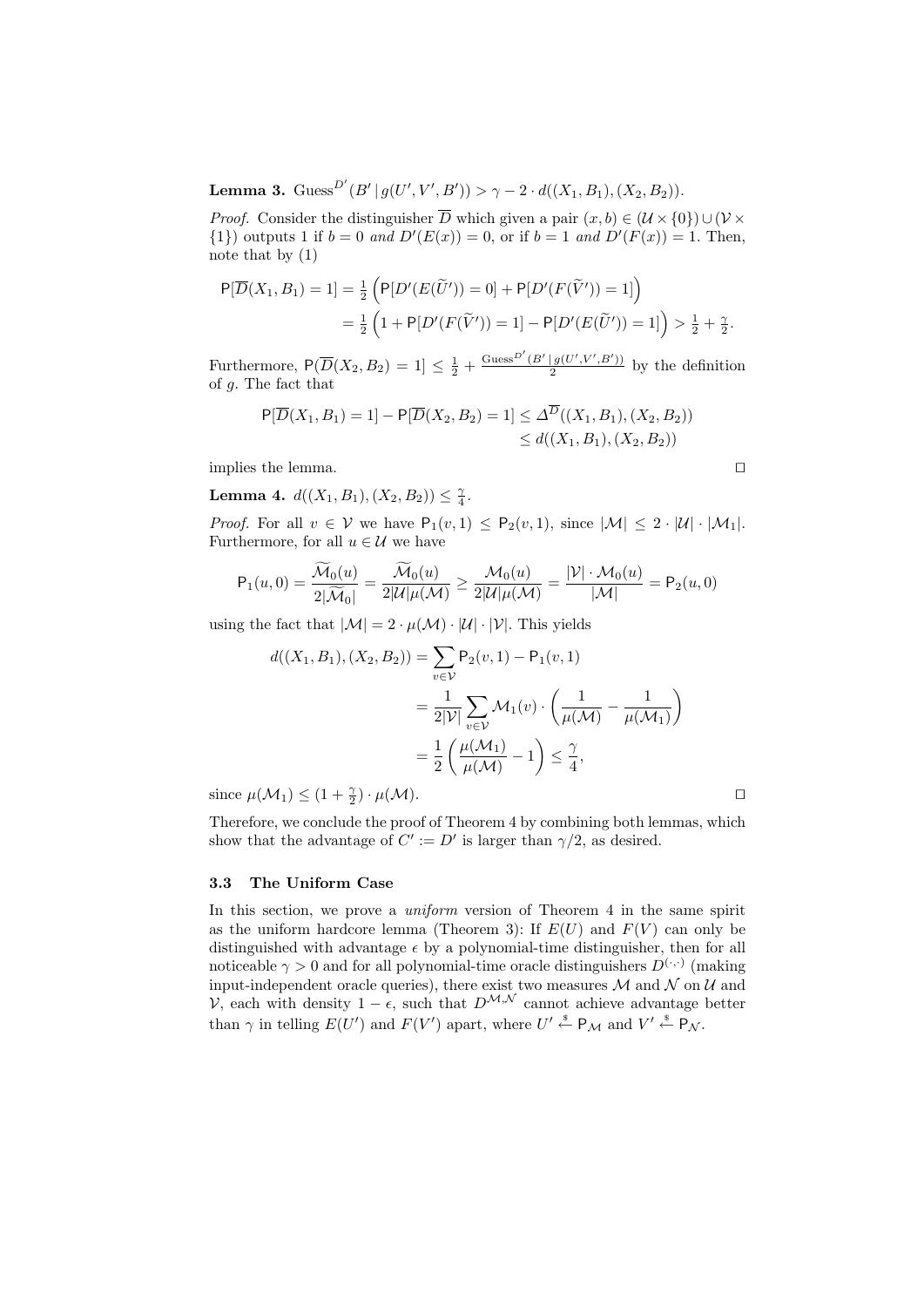Theorem 5 (Uniform Indistinguishability Hardcore Lemma). Let  $E$ :  $\mathcal{U} \to \mathcal{X}$  and  $F: \mathcal{V} \to \mathcal{X}, \epsilon: \mathbb{N} \to [0,1],$  and  $\gamma: \mathbb{N} \to [0,1]$  be functions computable in time  $\mathsf{poly}(k)$ , where  $\epsilon$  and  $\gamma$  are both noticeable. Assume that for all polynomial-time distinguishers D we have

$$
\Delta^D(E(U), F(V)) \le \epsilon
$$

for  $U \stackrel{s}{\leftarrow} U$  and for  $V \stackrel{s}{\leftarrow} V$ , then for all polynomial time distinguishers  $D'^{(\cdot,\cdot)}$ whose oracle queries are independent of their input, there exist measures M on U and N on V with  $\mu(\mathcal{M}) \geq 1 - \epsilon$  and  $\mu(\mathcal{N}) \geq 1 - \epsilon$  such that

$$
\Delta^{D^{\prime M,\mathcal{N}}}(E(U'),F(V')) \leq \gamma,
$$

where  $U' \stackrel{\$}{\leftarrow} P_{\mathcal{M}}$  and  $V' \stackrel{\$}{\leftarrow} P_{\mathcal{N}}$ .

Due to lack of space, the proof of the theorem (which follows the lines of the non-uniform case, but with extra difficulties) can be found in the full version.

# 4 Security Amplification of PRGs

### 4.1 The Concatenate-And-Extract Construction

This section presents, as an application of Theorems 4 and 5, the first construction achieving security amplification of arbitrarily weak PRGs.

CONSTRUCTION. Let  $G: \{0,1\}^k \to \{0,1\}^{\ell}$  and  $\text{Ext}: \{0,1\}^{m\ell} \times \{0,1\}^d \to \{0,1\}^n$ be efficiently computable functions. We consider the *Concatenate-and-Extract* (CaE) construction  $\mathsf{CaE}^{G,\mathsf{Ext}}: \{0,1\}^{mk+d} \to \{0,1\}^{n+d}$  such that

$$
\mathsf{CaE}^{G,\mathsf{Ext}}(x_1 \,\Vert \, \cdots \, \Vert \, x_m \,\Vert \, r) := \mathsf{Ext}(G(x_1) \,\Vert \, \cdots \,\Vert \, G(x_m), r) \,\Vert \, r.
$$

for all  $x_1, \ldots, x_m \in \{0,1\}^k$  and  $r \in \{0,1\}^d$ .

PARAMETERS AND MAIN SECURITY STATEMENT. The intuition justifying the security of the CaE construction relies on the simple observation that, provided that  $G$  is an  $\epsilon$ -PRG, each individual and *independent* PRG output in the concatenation  $G(X_1)\|\cdots\|G(X_m)$  (for uniform  $X_1,\ldots,X_m$ ) has computational min-entropy at least  $\ell - \log\left(\frac{1}{1-\epsilon}\right)$  with probability at least  $1-\epsilon$ , and thus we can expect the whole concatenation to have computational min-entropy  $\approx m \cdot (1 - \epsilon) \cdot \left[ \ell - \log \left( \frac{1}{1 - \epsilon} \right) \right]$  with very high probability, which can be extracted if Ext is an appropriate extractor. Note that the resulting construction is expanding if  $n/mk > 1$ , and for an optimal extractor this ratio is roughly  $(1 - \epsilon) \left[ \ell - \log \left( \frac{1}{1 - \epsilon} \right) \right] / k$  (we ignore the entropy loss of the extractor for simplicity), or, turned around, our construction expands if the underlying  $\epsilon$ -PRG satisfies  $\ell/k > \frac{1}{1-\epsilon} + \log\left(\frac{1}{1-\epsilon}\right)/k$  holds. In particular, this value is independent of  $m$ . In Section 4.3, we show that for a large class of natural constructions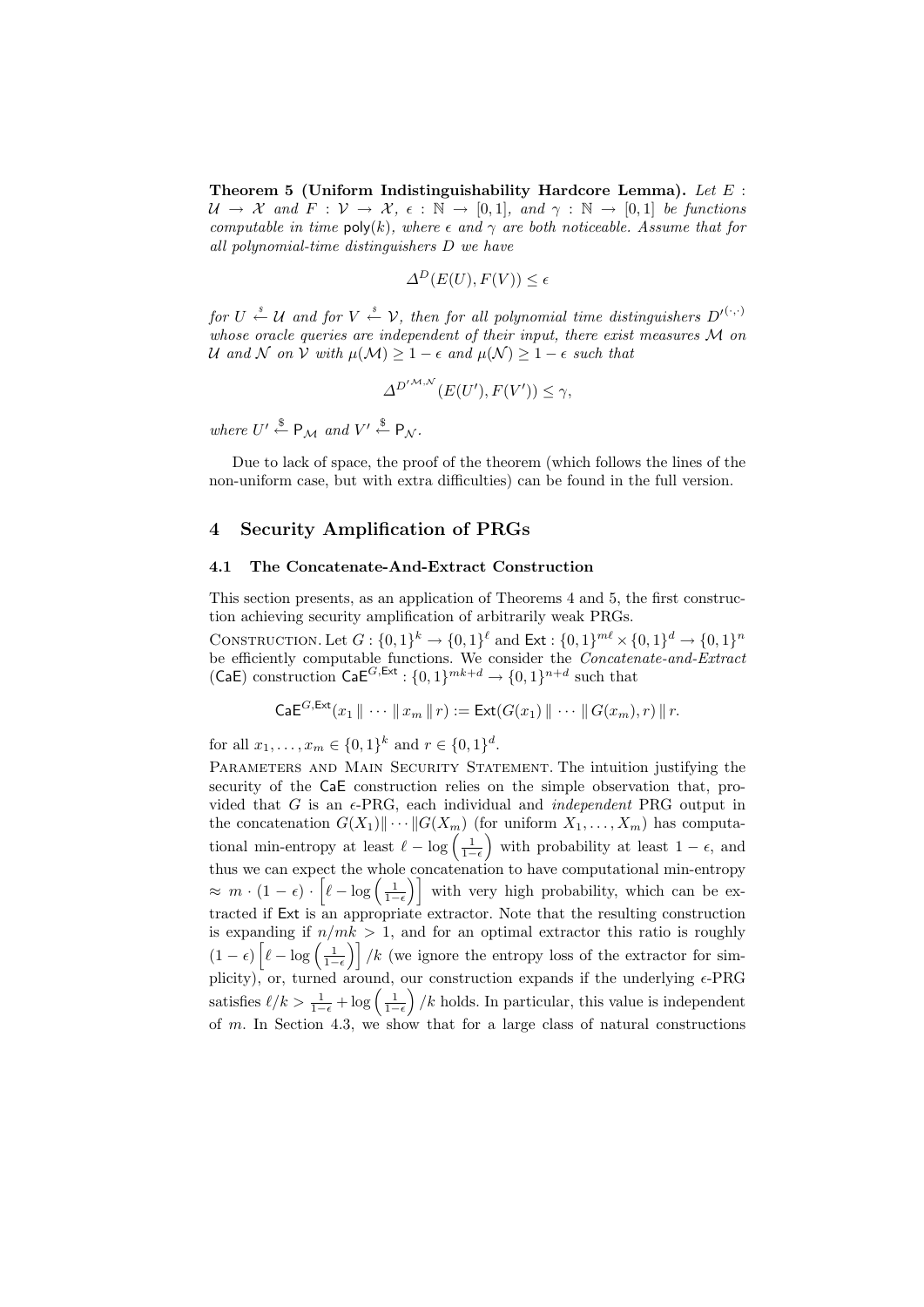this is essentially optimal. For example, for  $\epsilon = \frac{1}{2}$ , the output length  $\ell$  of the given generator G needs to be slightly larger than  $2k$  in order to achieve expansion. For comparison, the SUM construction is expanding if  $\ell/k > m$ , where  $m = \omega(k/\log(1/\epsilon))$  in order for the construction to be secure.

Also, the fact that all  $\ell$ -bit blocks are independent allows for using *determin*istic extractors in the CaE construction, such as the one given by Theorem 1, as long as  $(1 - \epsilon) \left(1 - \frac{1}{\ell} \log \left(\frac{1}{1 - \epsilon}\right)\right)$  is bounded from below by  $(m\ell)^{-\eta}$ .

The following theorem proves the soundness of the above intuition.

Theorem 6 (Strong Security Amplification for PRGs). Let  $\rho, \delta, \epsilon : \mathbb{N} \to$ [0,1] be functions, and let  $G: \{0,1\}^k \to \{0,1\}^{\ell}$  (for  $k < \ell$ ) be an  $\epsilon$ -PRG. Furthermore, let  $Ext : \{0,1\}^{m\ell} \times \{0,1\}^d \rightarrow \{0,1\}^n$  be a strong  $\delta$ -extractor for  $\left(m, \ell, (1 - \epsilon - \rho) \cdot m \cdot \left[\ell - \log\left(\frac{1}{1-\epsilon}\right)\right]\right)$ -total-entropy independent sources.

Then the function  $\mathsf{CaE}^{G,\mathsf{Ext}}: \{0,1\}^{mk+d} \to \{0,1\}^{n+d}$  is a  $(e^{-\rho^2 m} + \delta + \nu)$ .  $PRG$ , where  $\nu$  is a negligible function.

The theorem is proven by means of a uniform reduction using Theorem 5, and hence holds both in the uniform *and* in the non-uniform settings. However, the next paragraph gives an ad-hoc proof for the non-uniform case which follows the above simple intuition and which is also tighter than the more involved uniform reduction, which we defer to Section 4.2.

NON-UNIFORM PROOF. In the following, let us fix  $s, \gamma > 0$ , and assume G is an  $(s, \epsilon)$ -PRG. Also consider the m $\ell$ -bit string  $G(X_1)\|\ldots\|G(X_m)$ , where  $X_1, \ldots, X_m$  are independent uniform k-bit strings.

By Theorem 4, there exist independent events  $A_1, \ldots, A_m$  such that  $A_i$  can be adjoined to  $X_i$  and  $P[A_i] \geq 1 - \epsilon$ , and, conditioned on theses events, no size  $s'$  distinguisher can distinguish  $G(X_i)$  from some variable  $U'_i$  with min-entropy  $\mathsf{H}_{\infty}(U_i') \geq \ell - \log \left( \frac{1}{1-\epsilon} \right)$  with advantage larger than  $\gamma$ . In particular, by Hoeffding's inequality (Lemma 5), the events  $\mathcal{A}_i$  occur for a subset  $\mathcal{I} \subseteq \{1, \ldots, m\}$  of indices such that  $|\mathcal{I}| \geq (1 - \epsilon - \rho) \cdot m$ , except with probability  $e^{-\rho^2 m}$ . In this case, for a uniform random  $d$ -bit string  $R$ , a standard hybrid argument yields that every distinguisher of size  $s''$  (where  $s''$  is only slightly smaller than  $s'$ ) can achieve advantage at most  $m\gamma$  in distinguishing  $\mathsf{CeE}^{G,\mathsf{Ext}}(X_1\|\ldots\|X_m\|R)$  =  $\textsf{Ext}(G(X_1) \| \dots \| G(X_m), R) \| R$  from the string  $\textsf{Ext}(U', R) \| R$ , where U' is obtained by replacing each  $G(X_i)$  with  $i \in \mathcal{I}$  with the corresponding  $U'_i$ . In particular, since U' has min-entropy at least  $(1 - \epsilon - \rho) \cdot m \cdot \left[\ell - \log\left(\frac{1}{1-\epsilon}\right)\right]$ , the variable  $\textsf{Ext}(U',R)$ ||R has distance at most  $\delta$  from a uniform random  $(n+d)$ -bit string  $U_{n+d}$ .

Thus, using the triangle inequality and adding the three advantages, we obtain that  $\mathsf{CaE}^{\widetilde{G},\mathsf{Ext}}$  is a  $(s'',m\gamma+\delta+e^{-\rho^2 m})$ -PRG. The asymptotic bound follows by applying the same argument to any polynomially bounded s and to all noticeable  $\gamma$ .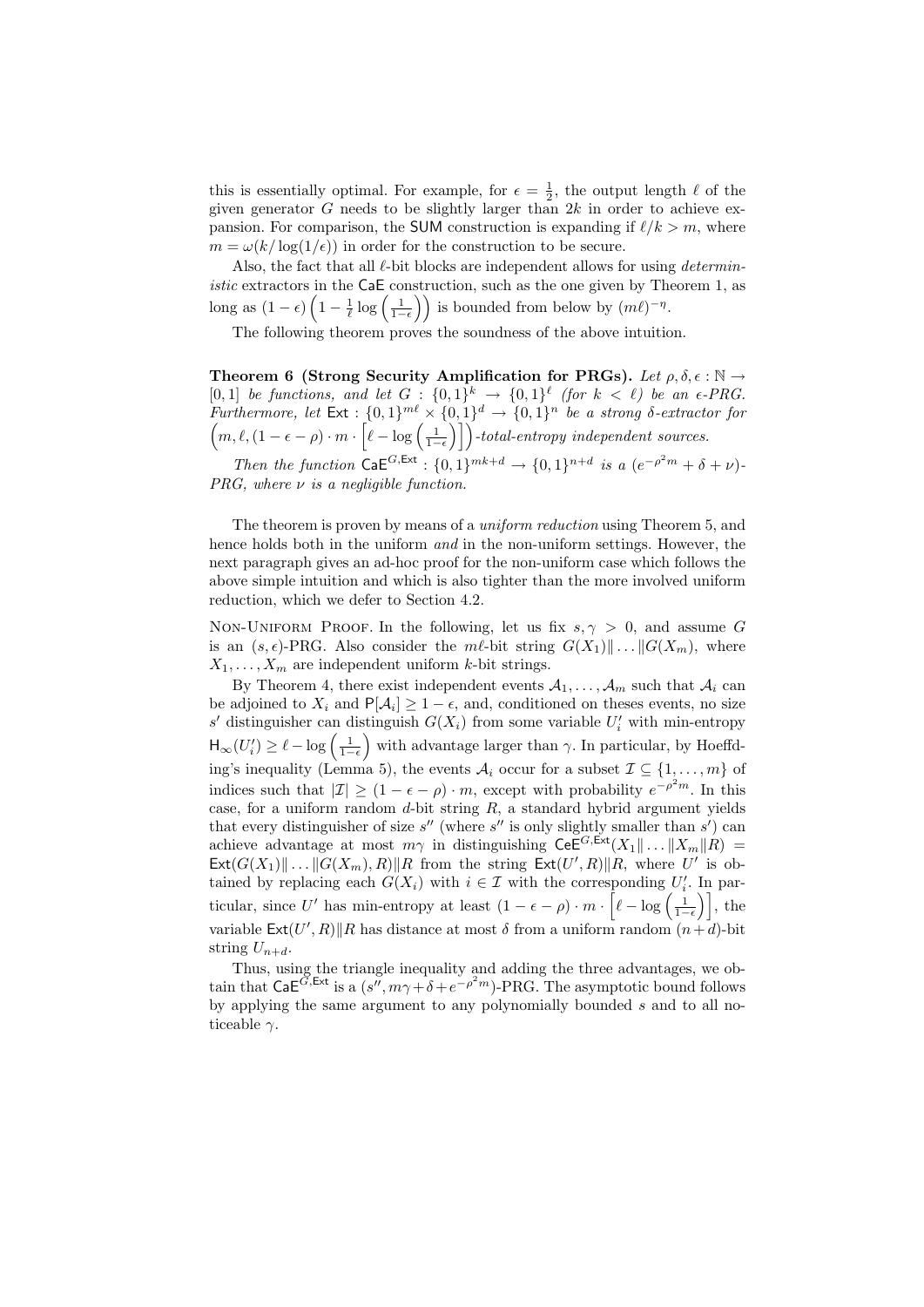Distinguisher  $D^{\prime^{\cal M, \cal N}}$ (z)  $// On input z \in \{0, 1\}^{\ell}$  $x_1, \ldots, x_m \stackrel{\$}{\leftarrow} \{0,1\}^k, r \stackrel{\$}{\leftarrow} \{0,1\}^d$ for all  $i = 1, \ldots, m$  do  $\mathcal{G} := \mathcal{G} \cup \{i\}$  with probability  $\mathcal{M}(x_i)$  $i^* \stackrel{\$}{\leftarrow} \{1, \ldots, m\}$ for all  $i = 1, \ldots m$  do if  $i \in \mathcal{G}$  and  $i < i^*$  then  $y_i \overset{\$}{\leftarrow} \mathsf{P}_\mathcal{N}$  else  $y_i := G(x_i)$ if  $i^* \in \mathcal{G}$  then  $\textbf{return } D'_{\mathcal{M},\mathcal{N}}(\cdot) := D(\mathsf{Ext}(y_1 \parallel \ldots \parallel y_{i^*-1} \parallel z \parallel y_{i^*+1} \parallel \ldots \parallel y_m, r) \parallel r)$ else return  $D'_{\mathcal{M},\mathcal{N}}(\cdot) := D(\mathsf{Ext}(y_1 \parallel \ldots \parallel y_m, r) \parallel r) \qquad \qquad \text{/}/D$  $1/D'_{\mathcal{M},\mathcal{N}}$  ignores its input

**Fig. 1.** The distinguisher  $D'^{(\cdot,\cdot)}$  in the proof of Theorem 6.

#### 4.2 Proof of Theorem 6

Assume, towards a contradiction, that there exists a polynomial-time distinguisher D and a noticeable function  $\eta$  such that for infinitely many values of the security parameter  $k$  (which we omit) we have

$$
\Delta^D(\mathsf{CaE}^{G,\mathsf{Ext}}(X_1 \parallel \cdots \parallel X_m \parallel R), U_{n+d}) > e^{-\rho^2 m} + \delta + \eta,
$$

where  $X_1, \ldots, X_m$  are uniformly distributed k-bit string, R is a uniformly distributed d-bit string, and  $U_{n+d}$  is a uniformly distributed  $(n+d)$ -bit string.

THE DISTINGUISHER  $D^{(.,.)}$ . We give a distinguisher  $D^{(\cdot,.)}$  (which is fully specified in Figure 1), which on input  $z \in \{0,1\}^{\ell}$  and given oracle access to any two measures  $\mathcal{M}: \mathcal{U} \to [0,1]$  and  $\mathcal{N}: \mathcal{V} \to [0,1]$  operates as follows: First, it chooses m k-bit strings  $x_1, \ldots, x_m$  independently and uniformly at random, and for each  $i \in \{1, \ldots, m\}$  an independent coin is flipped (taking value 1 with probability  $\mathcal{M}(x_i)$ , and 0 otherwise), and if the coin flip returns 1, the position i is marked as "being in the measure". Let  $\mathcal G$  be the set of marked positions. Subsequently, an index  $i^*$  is chosen uniformly random from  $\{1, \ldots, m\}$ . Then, a string  $y_1 \parallel ... \parallel y_m \in \{0,1\}^{m\ell}$  (where  $y_1, ..., y_m \in \{0,1\}^{\ell}$ ) is built as follows: Each  $y_i$  is set to an independent element sampled according to  $P_{\mathcal{N}}$  if  $i \in \mathcal{G}$ and  $i < i^*$ , and in any other case it is set to  $G(x_i)$ . Finally, the distinguisher chooses the seed r for the extractor uniformly at random, and outputs the bit  $D(\mathsf{Ext}(y_1 \| \dots \| y_{i^*-1} \| z \| y_{i^*+1} \| \dots \| y_m, r) \| r)$  if  $i^* \in \mathcal{G}$  holds, or it outputs  $D(\textsf{Ext}(y_1 \mid \ldots \mid y_m, r) \mid r)$  else (in particular, the input z is ignored in this latter case).

ANALYSIS. In the following, let M and N both have density  $1 - \epsilon$ , let X' be sampled according to  $P_M$ , and let U' be sampled according to  $P_N$ . We compute the average advantage  $\Delta^{D'}(G(X'), U')$  of the distinguisher  $D' = D'^{\mathcal{M}, \mathcal{N}}$ .

It is convenient to use the shorthands  $P[D'(\cdot) | g] := P[D'(X) = 1 | |G|$ g] to denote the conditional probability of  $D'$  outputting 1 on input X given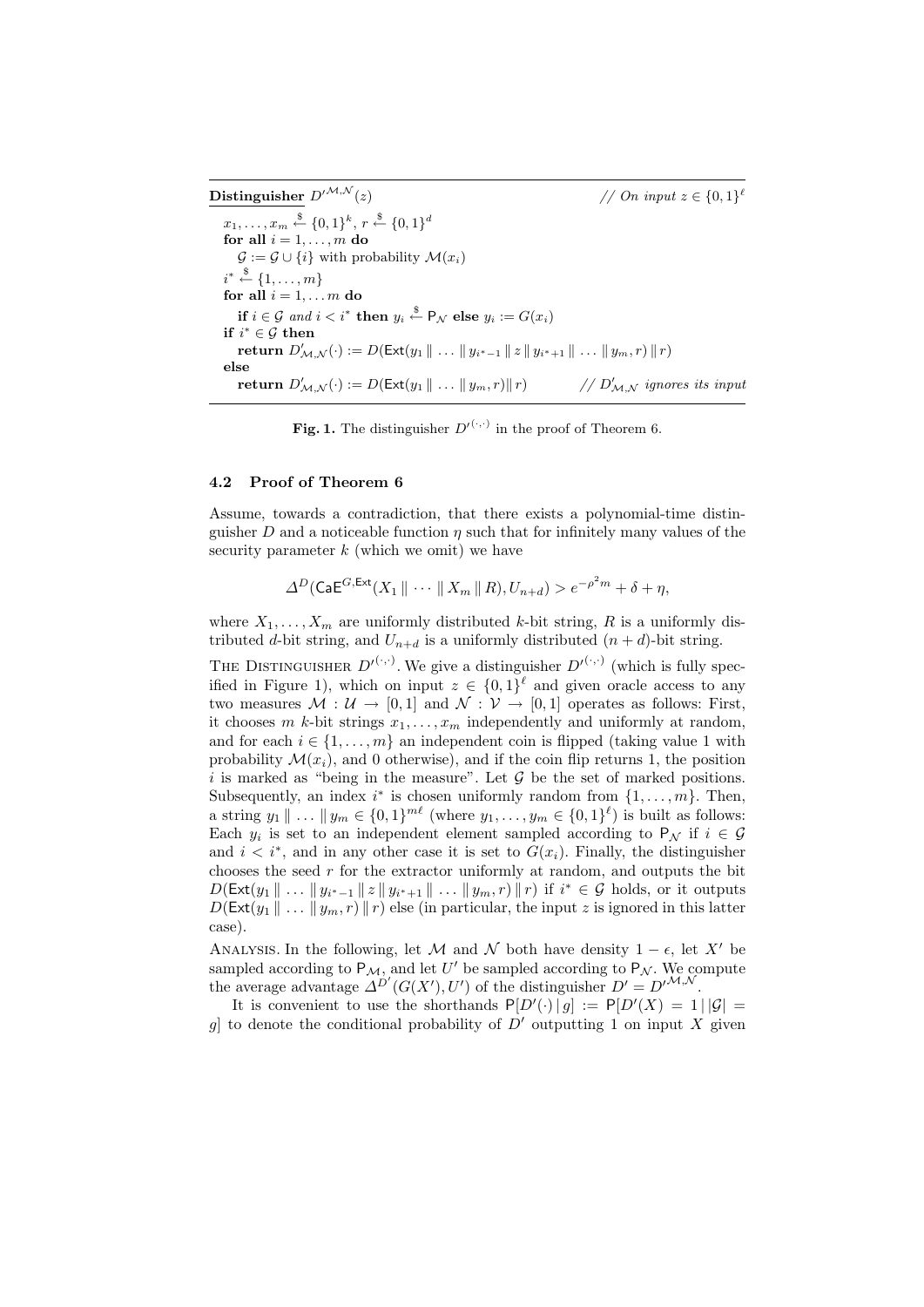that  $|\mathcal{G}| = g \in \{0, 1, \ldots, m\}$ . Similarly, we denote  $P[D'(X) | g, i] := P[D'(X) =$  $1||\mathcal{G}| = g \wedge i^* = i$  when additionally conditioned on  $i^* = i$ . Then,

$$
\Delta^{D'}(G(X'), U') = |P[D'(G(X')) = 1] - P[D'(U') = 1]|
$$
  
= 
$$
\left| \sum_{g=0}^{m} P_{|G|}(g) (P[D'(G(X')) | g] - P[D'(U') | g]) \right|
$$
  
= 
$$
\left| \sum_{g=0}^{m} P_{|G|}(g) \cdot \frac{1}{m} \sum_{i^* = 1}^{m} (P[D'(G(X')) | g, i^*] - P[D'(U') | g, i^*]) \right|
$$

By construction  $P[D'(G(X')) | g, i^*] = P[D'(U') | g, i^* - 1]$  for  $g \in \{1, ..., m\}$  and  $i^* = \{2, \ldots, m\}$ , and we hence obtain

$$
\Delta^{D'}(G(X'), U') = \frac{1}{m} \left| \sum_{g=0}^{m} \mathsf{P}_{|G|}(g) \cdot (\mathsf{P}[D'(G(X')) \mid g, 1] - \mathsf{P}[D'(U') \mid g, m]) \right|
$$

On the one hand, we now remark that

$$
\sum_{g=0}^{m} P_{|G|}(g) \cdot P[D'(G(X')) | g, 1] = P[D(\mathsf{CaE}^{G, \mathsf{Ext}}(X_1 \| \dots \| X_m \| R)) = 1].
$$

On the other hand, because  $\mu(\mathcal{N}) \geq 1 - \epsilon$ , whenever  $g \geq (1 - \epsilon - \rho)m$  and  $i^* = m$ , the distribution of  $y_1 \| \ldots \| y_m$  belongs to an  $\left( m, \ell, (1 - \epsilon - \rho) \left( \ell - \log \left( \frac{1}{1 - \epsilon} \right) \right) \right)$ total-entropy independent source, and as  $Ext$  is a  $\delta$ -extractor for this source, we obtain  $\left| \mathsf{P}[D'(U') \mid g, m] - \mathsf{P}[D(U_{n+d}) = 1] \right| \leq \delta$ , whereas  $\mathsf{P}[|\mathcal{G}| < (1 - \epsilon - \rho)m]$  $e^{-\rho^2 m}$  by Hoeffding's inequality (Lemma 5) and that fact that  $\mu(\mathcal{M}) \geq 1 - \epsilon$ . We can finally infer

$$
\Delta^{D'}(G(X'), U') \ge \frac{\Delta^D(\text{CaE}^{G, \text{Ext}}(X_1 \| \dots \| X_m \| R), U_{n+d}) - \delta - e^{-\rho^2 m}}{m} > \frac{\eta}{m}
$$

by our assumption on D.

As the queries of  $D'$  do not depend on the inputs, and the above lower bound on its advantage holds for all measures  $M$  and  $N$  with density at least  $1 - \epsilon$ , the distinguisher D' contradicts Theorem 5 for  $\gamma := \frac{\eta}{m}$ , which is noticeable, and implies that G is not an  $\epsilon$ -PRG, which is a contradiction.

# 4.3 Optimality of the Output Length

This final section discusses the optimality of the output length of the concatenateand-extract construction with respect to the class of constructions which operate by combining a number of independent outputs from weak PRGs, and such that the corresponding security reduction is black-box. In particular, the reduction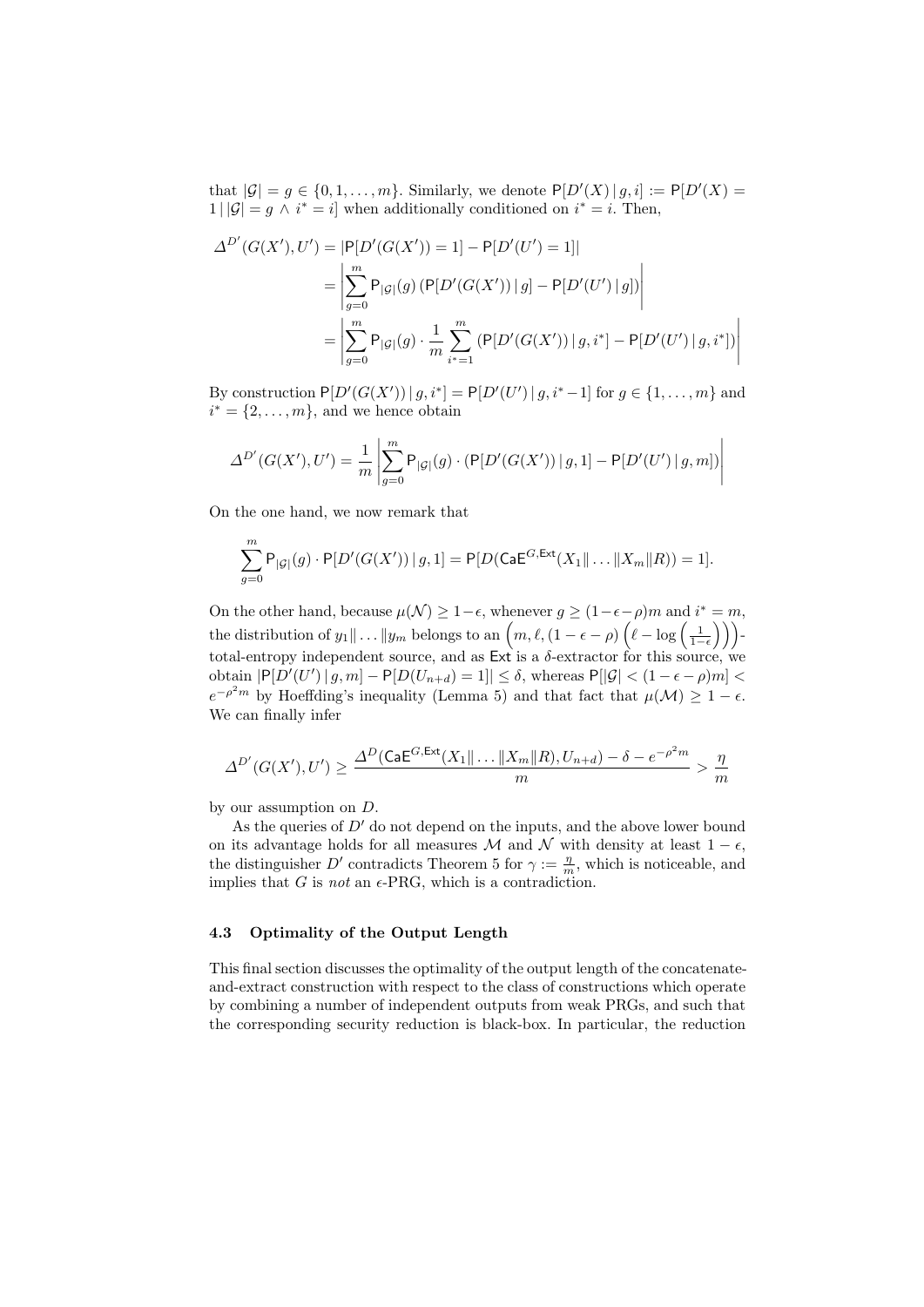only exploits the capability of efficiently sampling a given distribution.<sup>9</sup> This is formally summarized by the following definition.

**Definition 1.** A black-box  $(\ell, \epsilon)$ -indistinguishability amplifier consists a pair of polynomial-time algorithms  $(C, S)$  with the following two properties:

- (i) For some functions  $m, d,$  and  $h$ , the algorithm  $C$  implements a function family  $({0,1}^{\ell})^m \times {0,1}^d \rightarrow {0,1}^h$ , where the second input parameter models explicitly the d-bit randomness used by the algorithm C.
- (ii) Let  $P_X$  be an arbitrary distribution on the  $\ell$ -bit strings which is sampled by an algorithm X, let  $X_1, \ldots, X_m$  be independent samples of  $P_X$ , and let  $R$  and  $U_h$  be uniformly distributed  $d$ - and  $h$ -bit strings, respectively. Then, for every distinguisher D such that

$$
\Delta^D(\mathsf{C}(X_1,\ldots,X_m,R),U_h) > \gamma
$$

for infinitely many values of the security parameter and a noticeable function  $\gamma$ , we have  $\Delta^{S^{D,X}}(X,U_{\ell}) > \epsilon$  for infinitely many values of the security parameter, where  $X \stackrel{s}{\leftarrow} \mathsf{P}_X$  and  $U_\ell$  is a uniform  $\ell$ -bit string.

The following theorem (proven in the full version) shows that the output length achieved by concatenate-and-extract is essentially optimal.

**Theorem 7.** For all  $\ell \in \mathbb{N}$ , for all constants  $0 < \rho < \epsilon < 1$ , there exists no  $black$ -box  $(\ell, \epsilon)$ -indistinguishability amplifier if  $h \geq (1-\epsilon+\rho) \cdot m \cdot \left[\ell - \log\left(\frac{1}{1-\epsilon}\right)\right] +$  $d+1$ .

Acknowledgments. We thank Russell Impagliazzo for helpful discussions. This research was partially supported by the Swiss National Science Foundation (SNF), project no. 200020-113700/1.

# References

- 1. C. H. Bennett, G. Brassard, and J.-M. Robert, "Privacy amplification by public discussion," SIAM Journal on Computing, vol. 17, no. 2, pp. 210–229, 1988.
- 2. M. Blum and S. Micali, "How to generate cryptographically strong sequences of pseudo random bits," in FOCS '82: Proceedings of the 23rd IEEE Annual Symposium on Foundations of Computer Science, pp. 112–117, 1982.
- 3. Y. Dodis, R. Impagliazzo, R. Jaiswal, and V. Kabanets, "Security amplification for interactive cryptographic primitives," in Theory of Cryptography  $- TCC$  2009, vol. 5444 of Lecture Notes in Computer Science, pp. 128–145, 2009.
- 4. O. Goldreich, N. Nisan, and A. Wigderson, "On Yao's XOR-lemma," Electronic Colloquium on Computational Complexity (ECCC), vol. 2, no. 50, 1995.
- <sup>9</sup> In particular, note that the proof itself uses black-box access to some function sampling the PRG output which is not required to be expanding. All known proofs have this form.